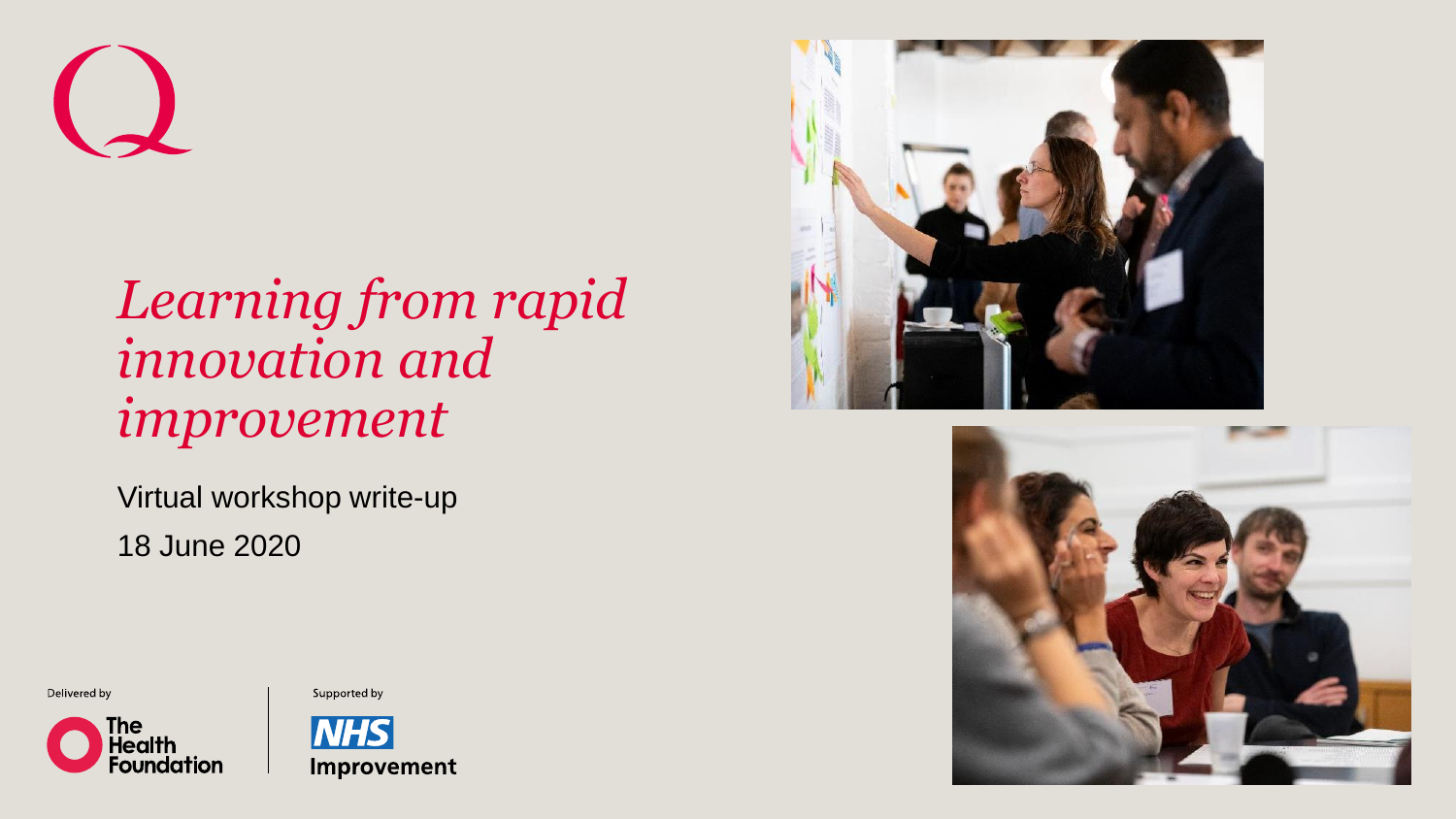### *Introduction*

This is a write up of the third Rapid Learning and Improvement workshop, delivered by Q with over 100 participants from across the UK and Ireland.

The workshop explored **practical ways to navigate the uncertainties** from the COVID-19 pandemic, with **ideas to help teams develop a clear vision for the future**.

In this write up we have included:

- An introduction to practical tools and models from **futures and foresight**
- Detailed write up from **break out group discussions** about current problems and future possibilities in health and care post COVID
- Summary of **feedback** on the session collected in an after action review

This write up for people who did and didn't attend the workshop.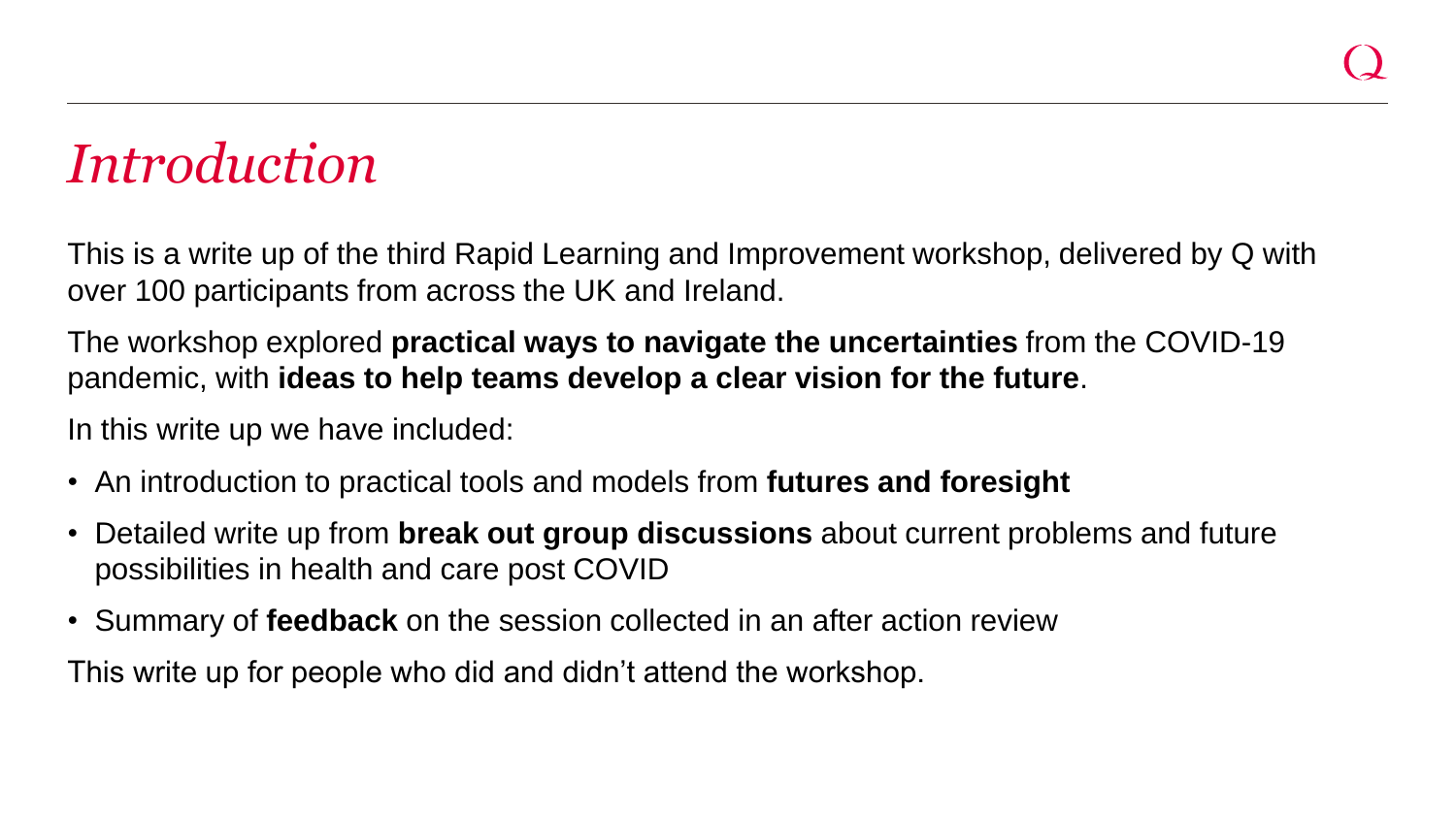# *Meet the team delivering the workshop*







Libby Keck Tracy Webb Zarina Siganporia Louise Smith Sarah Khoo

#### Facilitators **Logistical and technical support**





#### Breakout group hosts



**Charis Stacey** 



Hesham Abdalla



Jo Murray



Anindita Ghosh



**Stacey** Lally





Matt Hill Penny

Pereira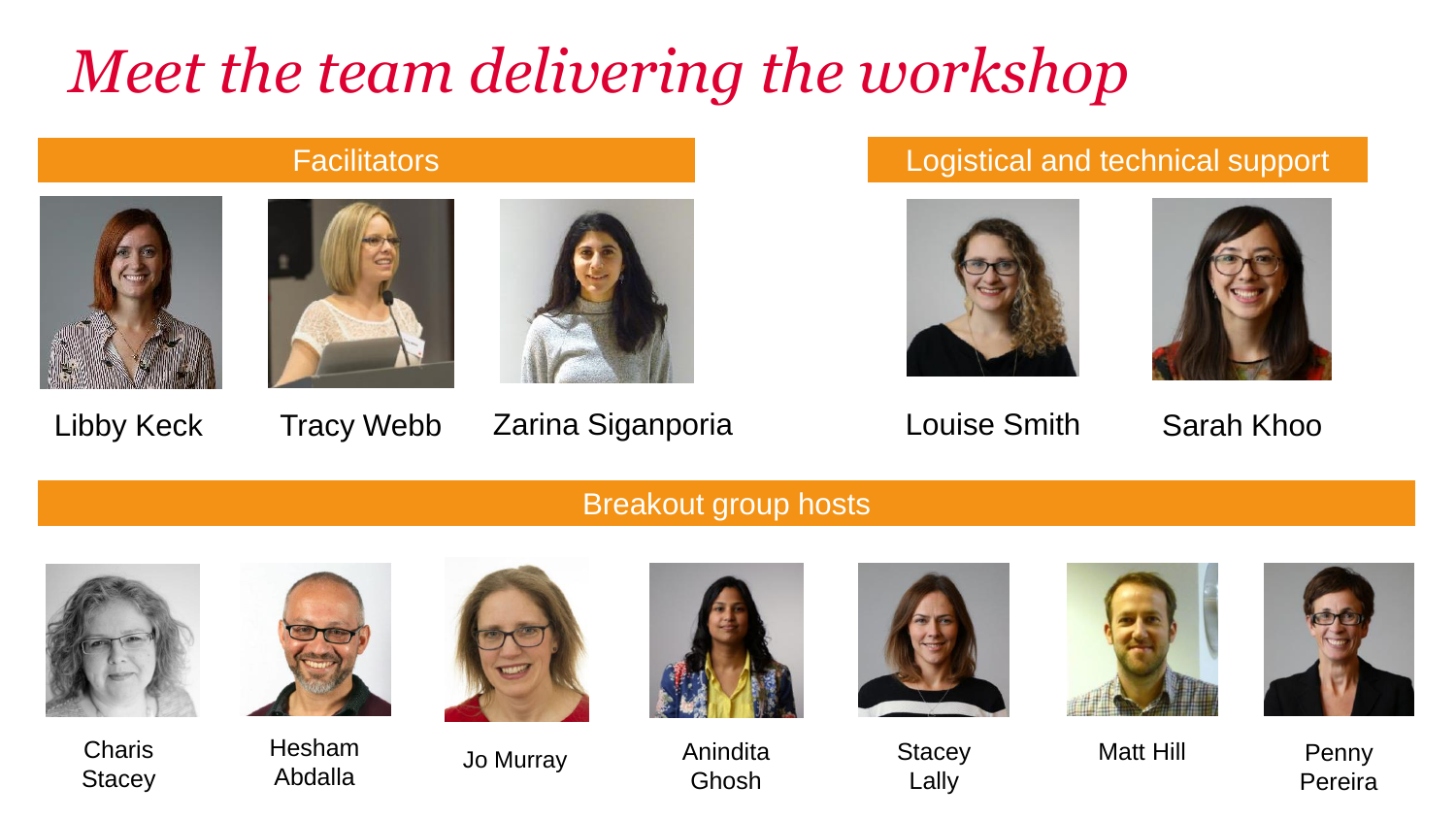

# *Section 1: Futures and foresight*

Sharing models and practical tools

Delivered by





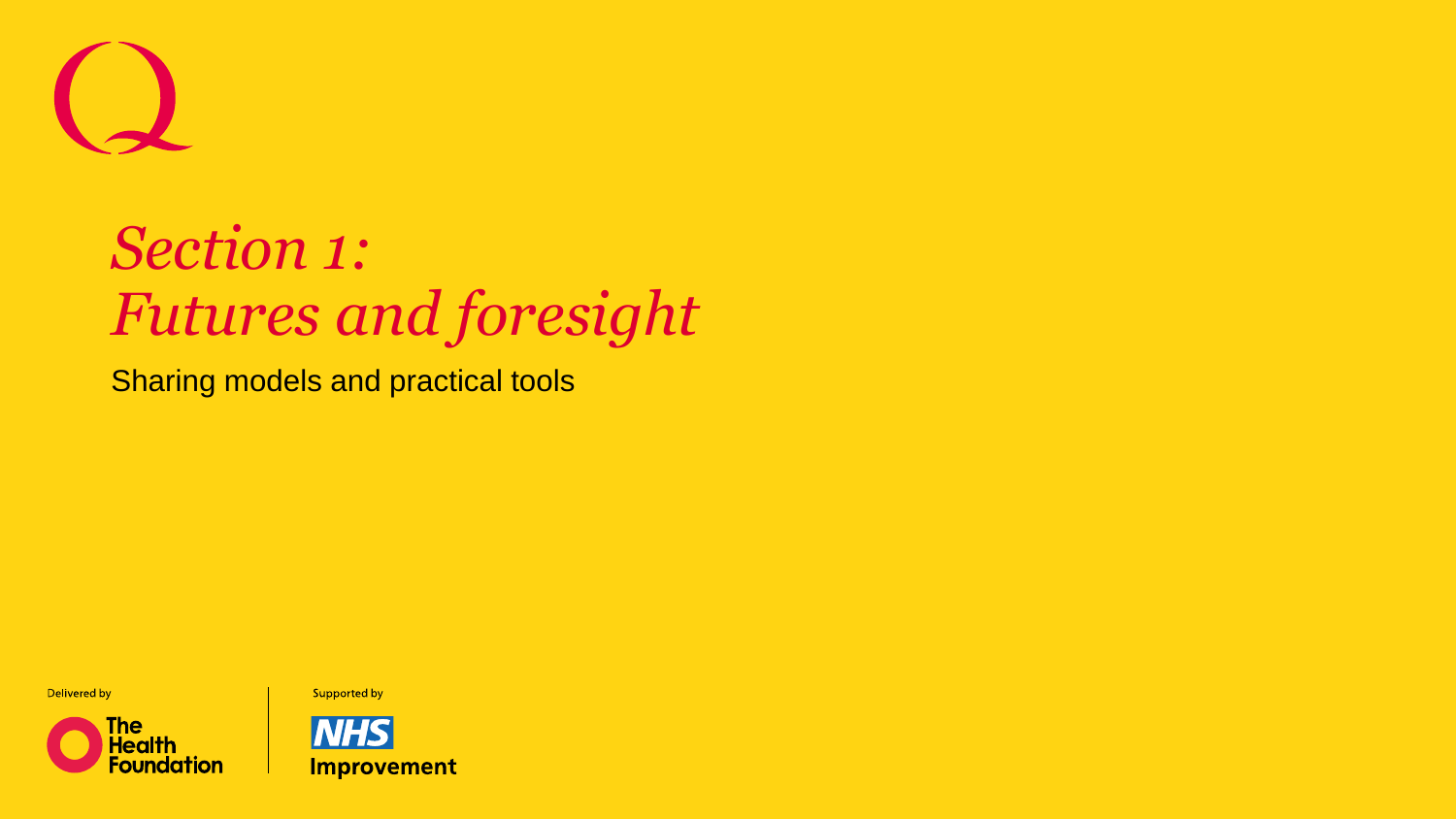### *What do we mean by futures and foresight?*

Futures and foresight methodologies encourage and support us to think about and plan strategically for the future.

- **They are less about predicting the future:** though they are based on the fact that the future is not predetermined, and actions taken now will help shape what comes next.
- **They are more about helping us to make sense of the present:** to identify trends, map alternative futures, and come up with plans for how to reach the future that we most desire.

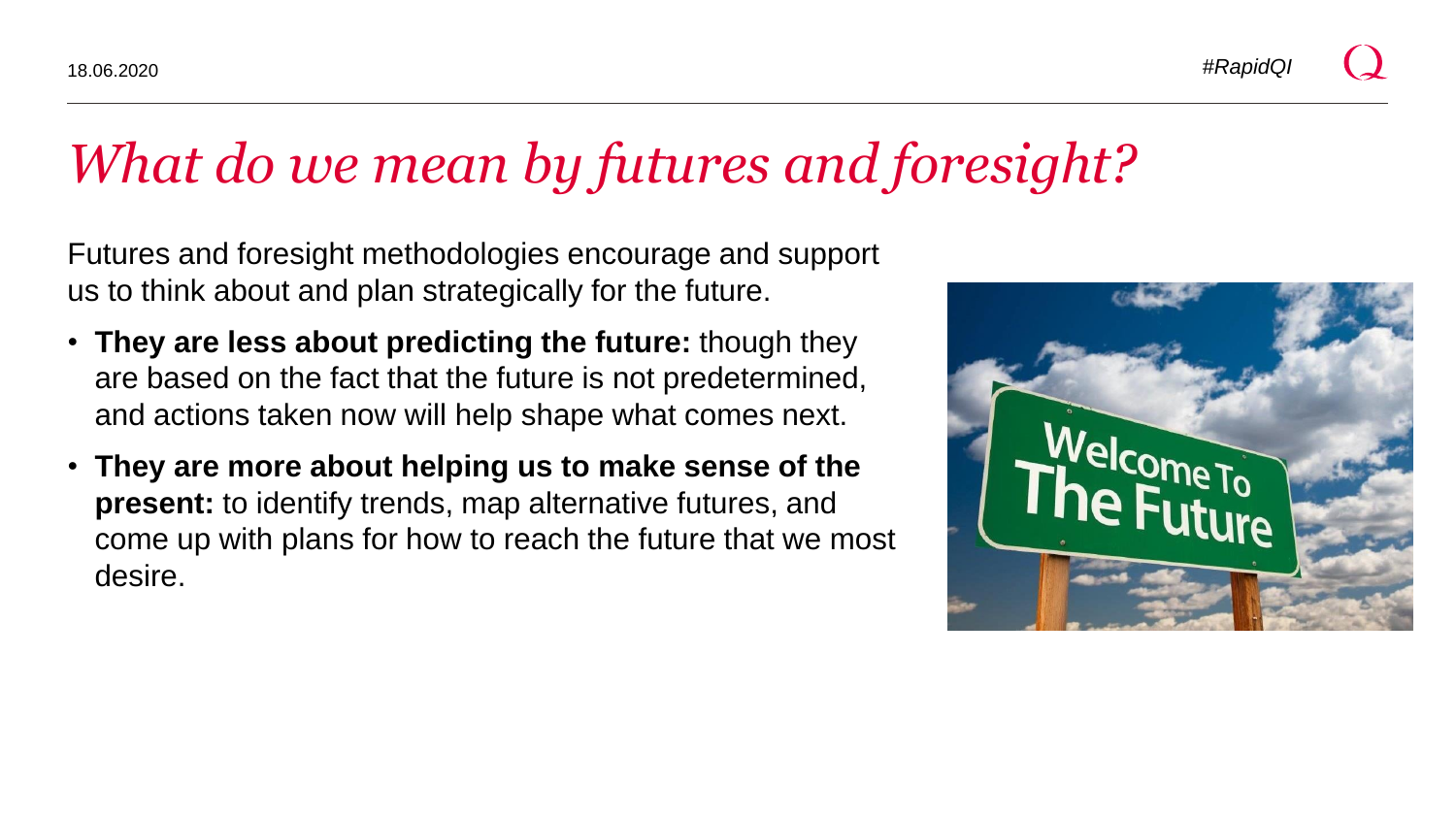### *Futures and health care*

- Futures work can be particularly useful in health care, as many of the models acknowledge and pay attention to the complexity that exists in systems.
- While futures theory is used most in policy or academia, there are many tools and methods that have been developed or adapted for teams and organisations as part of planning and strategy development.
- On the following slides, we have provided some introductory information on models that you may find helpful.

#### Shaping Health Futures

The Health Foundation is leading a programme of work that explores long-term issues impacting health and social care, and their implications for policy.

You can find out more about this programme [on our website.](https://www.health.org.uk/shaping-health-futures)

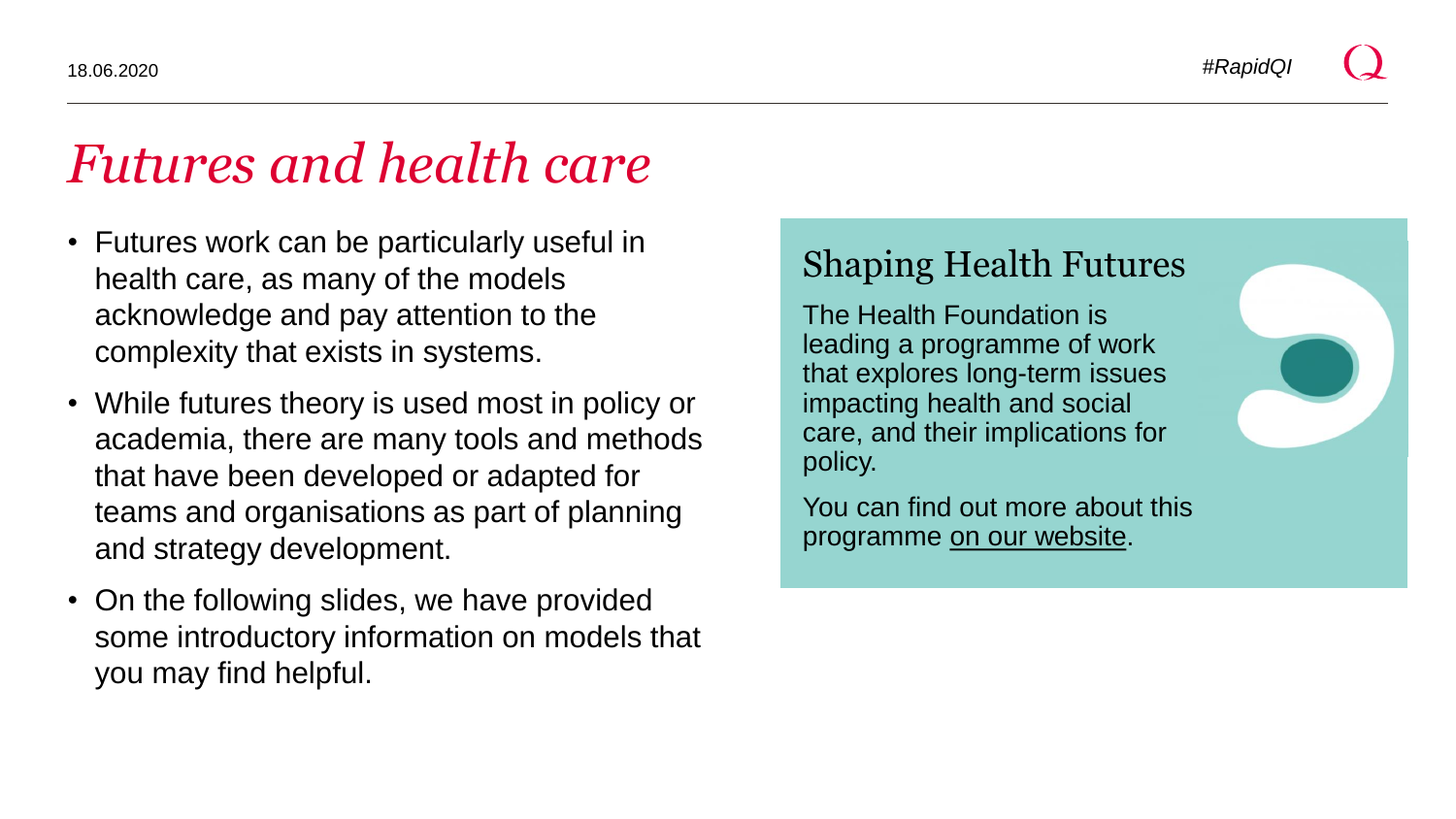# *Model 1: Generic foresight process*

- One of the most common models is the *generic foresight process*, from Joseph Voros.
- It shows the phases you need to move between and, in particular, the questions that need to be explored at each stage.
- On the next slide we've provided a bit more detail on each phase and the tools that might be helpful as you work through.

#### **Find out more:**

- Joseph Voros [A generic foresight process framework](https://www.emerald.com/insight/content/doi/10.1108/14636680310698379/full/html)
- Thinking Futures [foresight approaches](https://thinkingfutures.net/foresight-approaches)
- [Joseph Voros, The futures cone use and history](https://thevoroscope.com/2017/02/24/the-futures-cone-use-and-history/)



*Joseph Voros, Generic Foresight Process, 2003*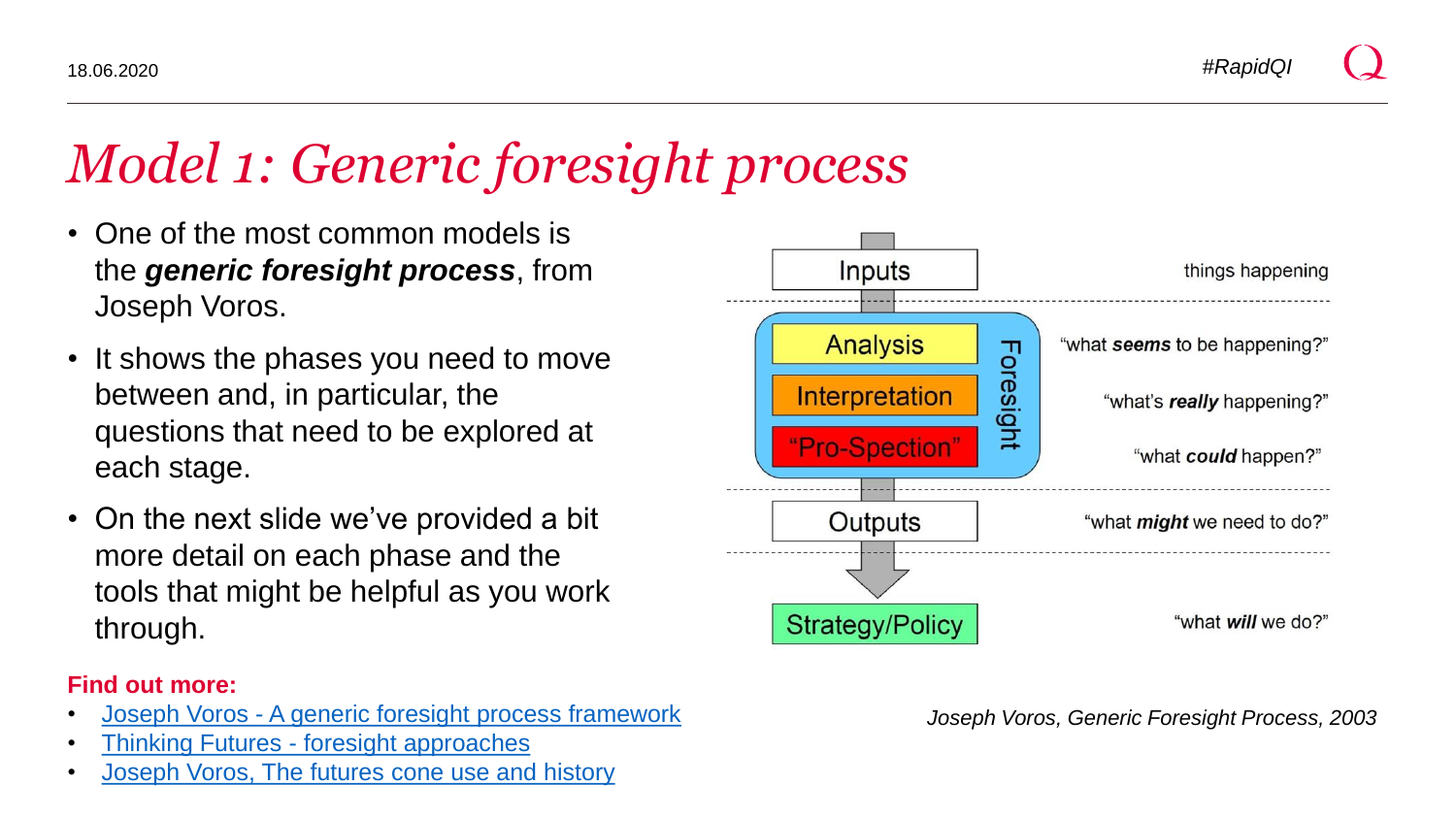### *Generic foresight process: the phases*

*Inputs Analysis*

This phase can include scanning the external environment to identify changes with potential to shape the future of your organisation.

**Tools can include**: PESTLE, STEEP

This phase includes analysing what you have seen, spotting patterns or major shifts, to understand the one that matters for your organisation.

**Tools can include**: Trend analysis tools, Three Horizons

#### This phase encourages a deeper understanding of forces for change, surfacing unquestioned assumptions and biases.

*Interpretation Prospection* 

#### **Tools can include**:

Causal layered analysis

This phase includes purposefully looking forward to explore alternative futures: potential, possible, probably, plausible, preferred.

**Tools can include**: Scenario planning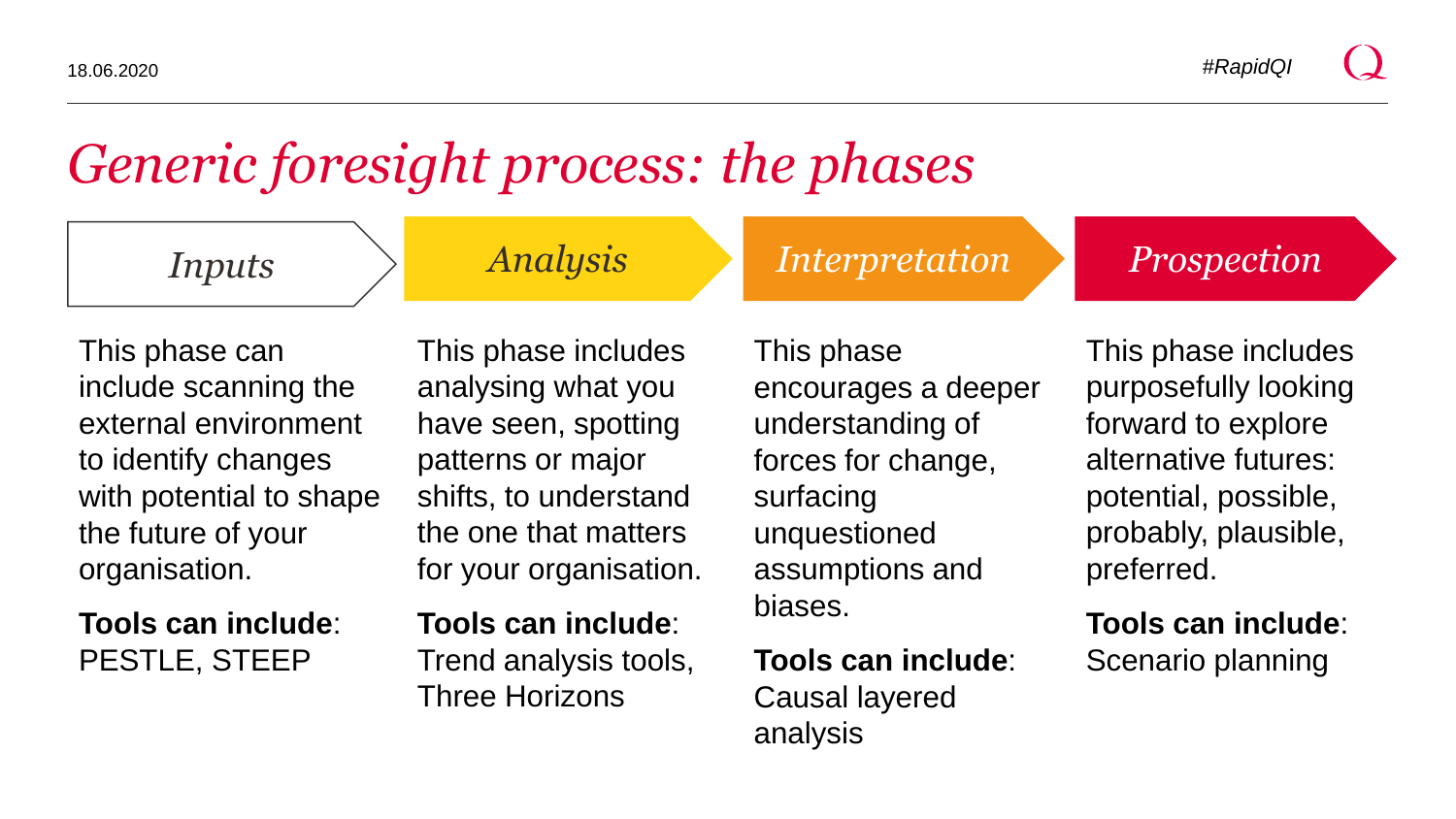### *Model 2: Three horizons model*

The **three horizons model** was developed by Bill Sharpe at International Futures Forum. It is a visual model that can work well to support group discussions.



*Bill Sharpe, Three horizons: The patterning of hope* Graphic by Public Health Wales, Three horizons: A toolkit to help you think and plan for the long-term

The **vertical axis** is about dominance and the **horizontal axis** shows time.

The model shows that in most scenarios there is a dominant way of doing things right now (horizon 1).

In the future, this will be replaced by a completely different way of doing things (horizon 3).

Changes and innovations that take place between them can both speed up and slow down this change (horizon 2).

On the next slide we have described each of the horizons in more detail.

#### **Find out more:**

Bill Sharpe - [Three Horizons: The patterning of hope](http://www.billsharpe.eu/publications.html)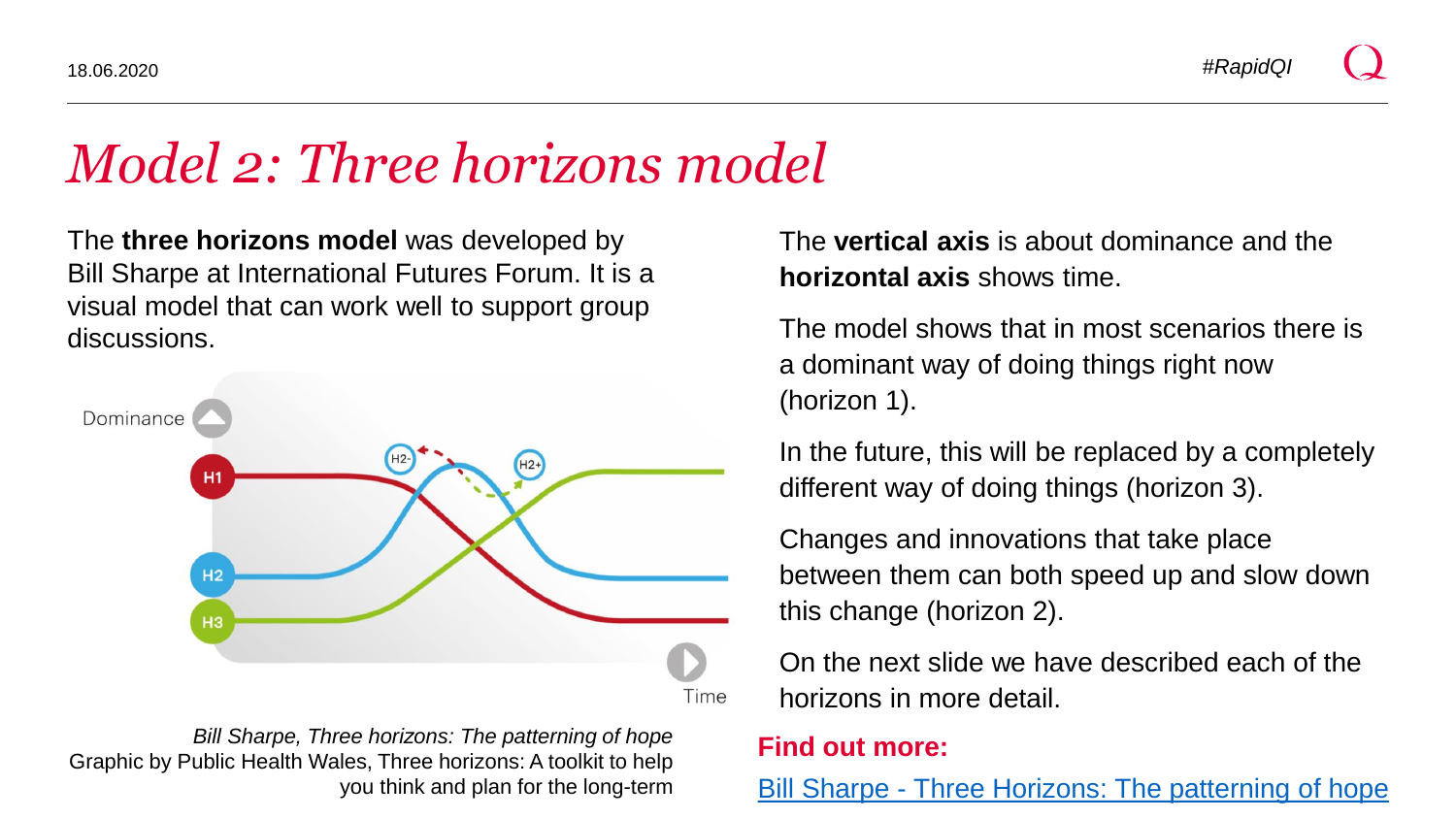# *Three horizons: the phases*

- This is the most dominant way of doing things right now: the current situation.
- The model assumes that eventually the way we do things now will be superseded by new, better ways.
- The systems and processes that are working fine at the moment, will become less and less fit for purpose as the context changes.

### *Horizon 1 Horizon 3*

- This is the way we want things to work in the future.
- It represents a completely different way of working. This will in time become it's own H1 or new normal.
- It points out that there will be some pockets of H3 happening now, in the fringes, even though it's nowhere near a dominant model.
- This means thinking about the future doesn't need to be about predicting the future, rather being able to spot emerging trends.

### *Horizon 2*

- These are the innovations that help make the transition between the two different world views.
- Innovations can either help to maintain the status quo, by making H1 successful for longer, or they can help speed up the process for reaching H3.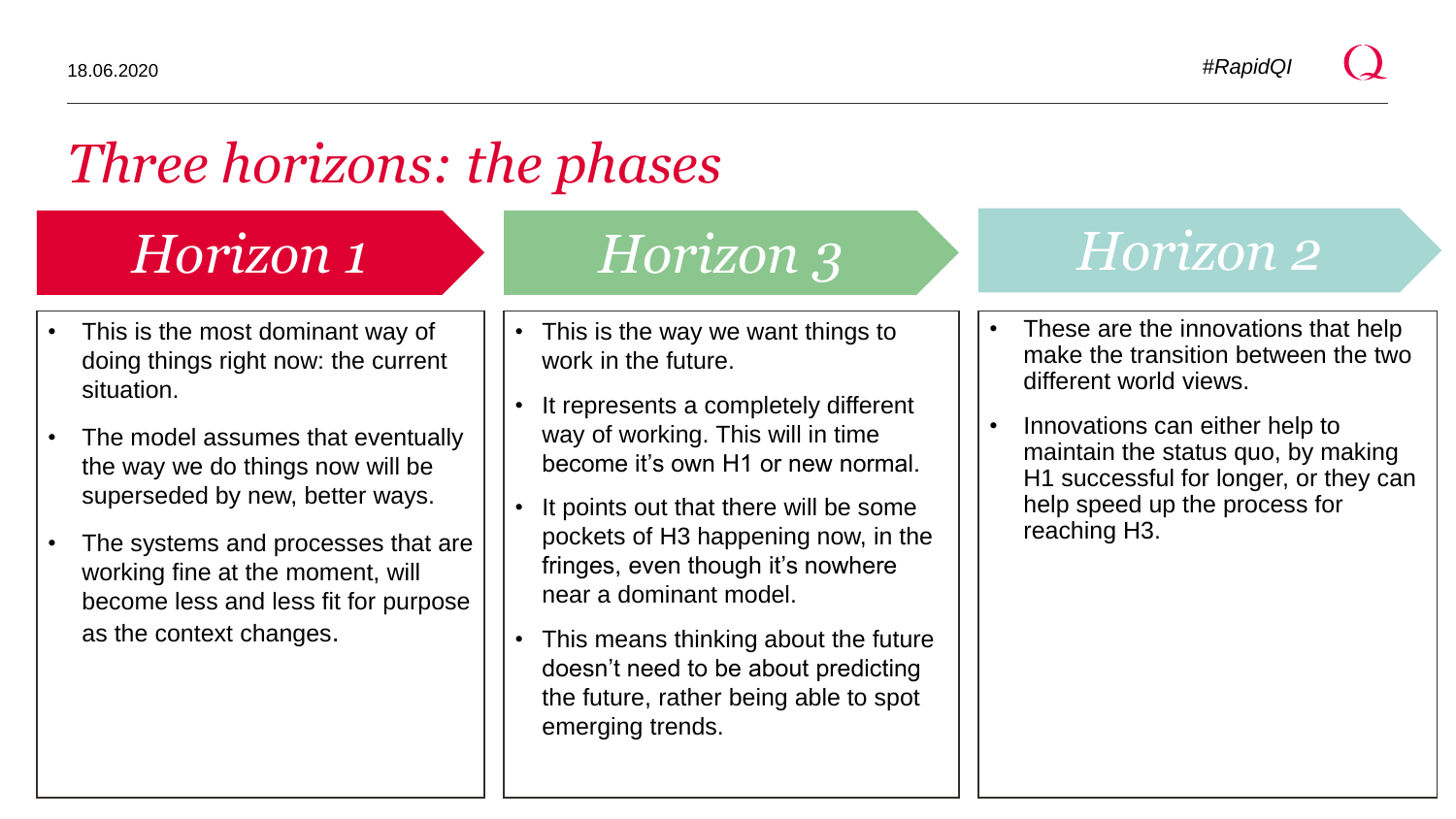*A worked example from Public Health Wales*

- This example is about transport
- **Horizon 1:** The dominant transport model right now includes slow and congested commutes, with high levels of traffic and pollution.
- **Horizon 2:** Electric cars, while feeling innovative, may reinforce many of the current problems. Most electricity is still being made by burning fuels and roads are still being built to prioritise cars. More ambitious changes relate to infrastructure changes towards cycling and public transport, and increased remote working as we're seeing at scale during COVID.
- **Horizon 3:** To move away from a car-dominated society we will need to embrace flexible working, encourage active travel and the wider decarbonisation agenda.



Public Health Wales, Three horizons: A toolkit to help you think and plan for the long-term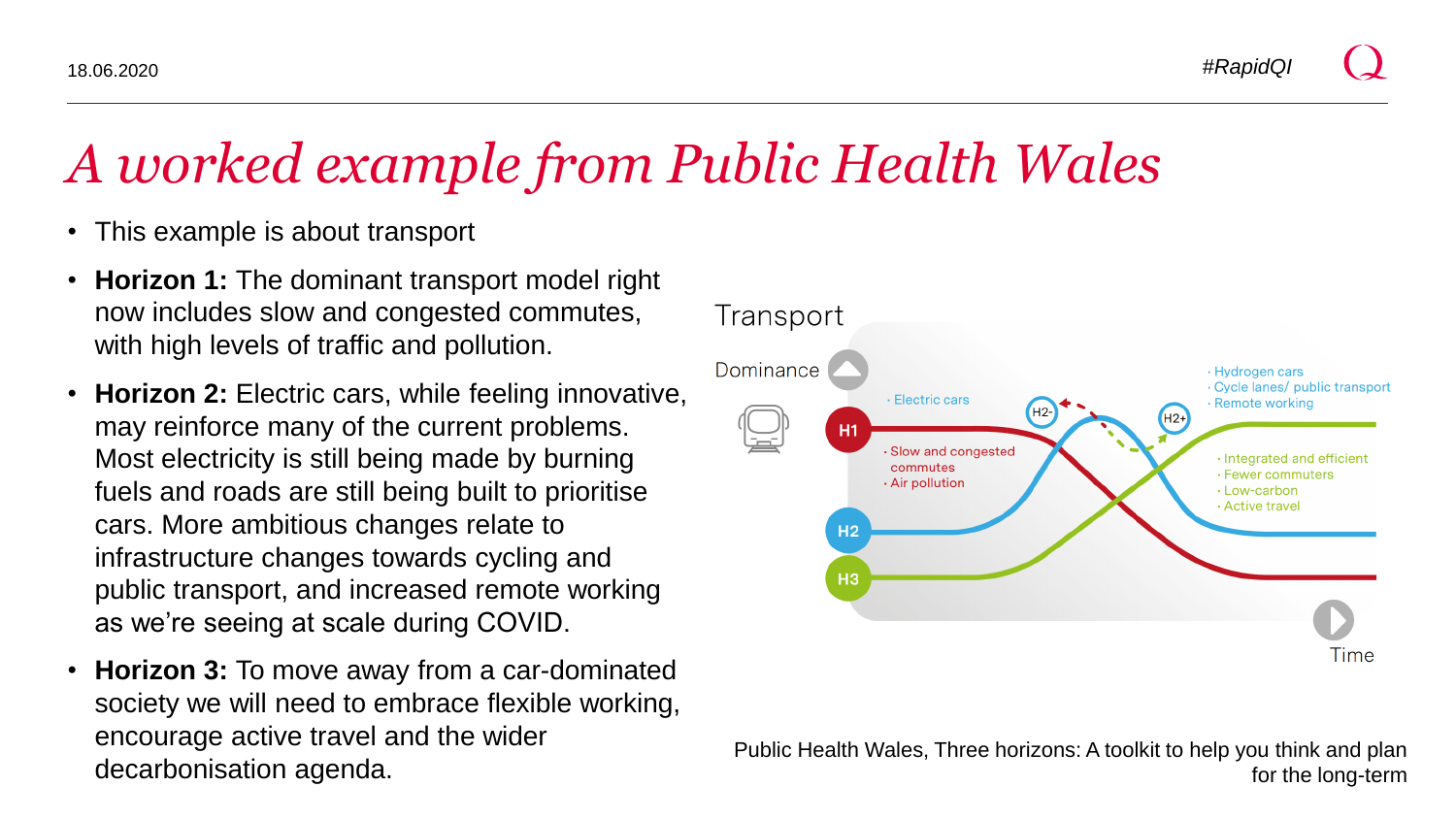*Activities you can try Practical ways to use futures in your work*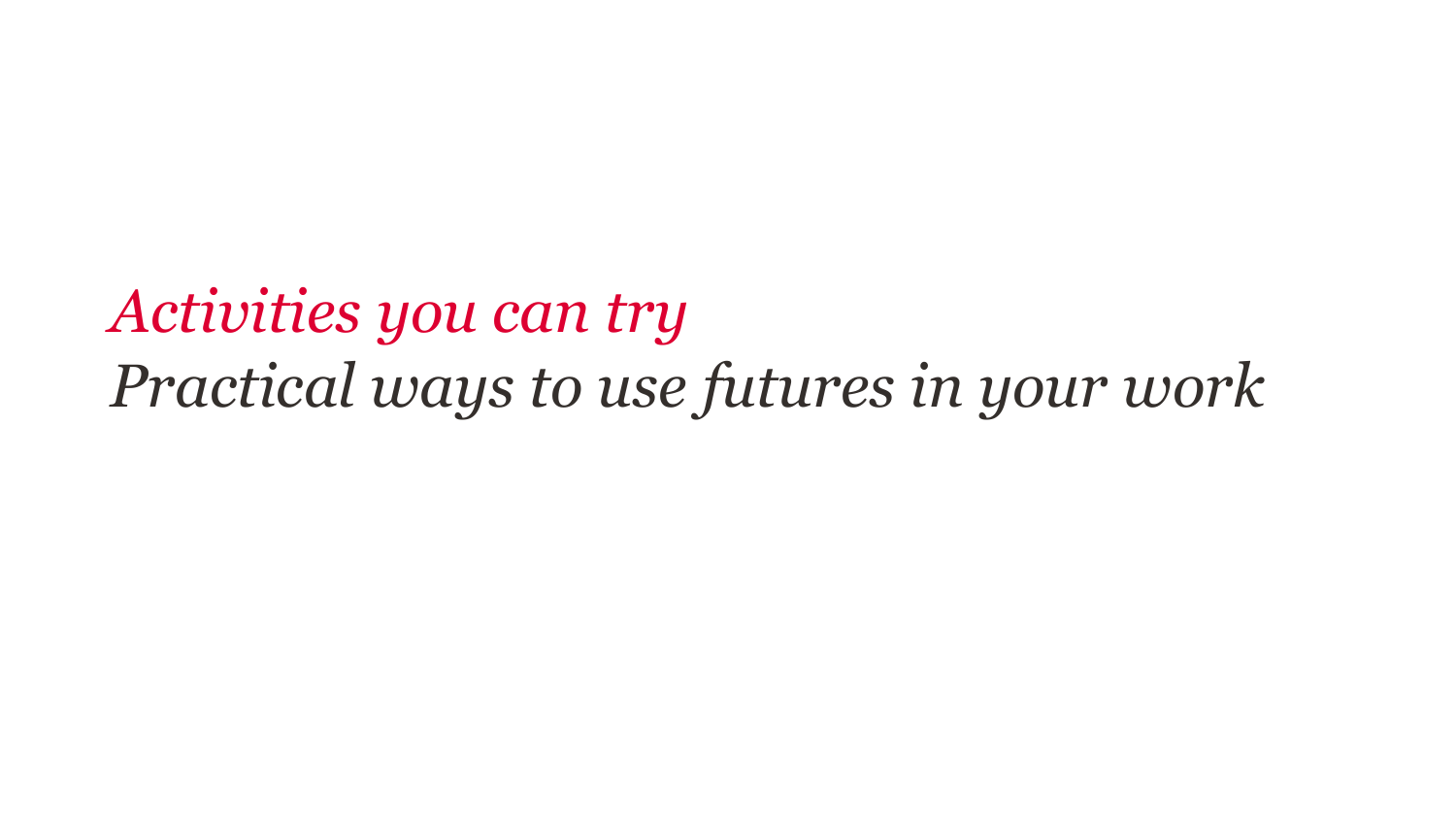18.06.2020 *#RapidQI*

# *Using the three horizons model in teams*

Three horizons can be used in lots of different ways, including:

- Helping you to make sense of trends and emerging changes
- Helping you to understand different perspectives about change
- Coming up with ideas for innovations

[There are lots of activities in the Public Health](https://phw.nhs.wales/news/future-proof-your-planning-with-easy-to-use-tool/three-horizons-toolkit/three-horizons-toolkit/) Wales toolkit including this simple activity exploring four key questions about the horizons.

[You can find other resources in the International](http://training.itcilo.org/delta/Foresight/3-Horizons.pdf)  **Training Centre - Foresight toolkit** 



Exercise from Public Health Wales, Three horizons: A toolkit to help you think and plan for the long-term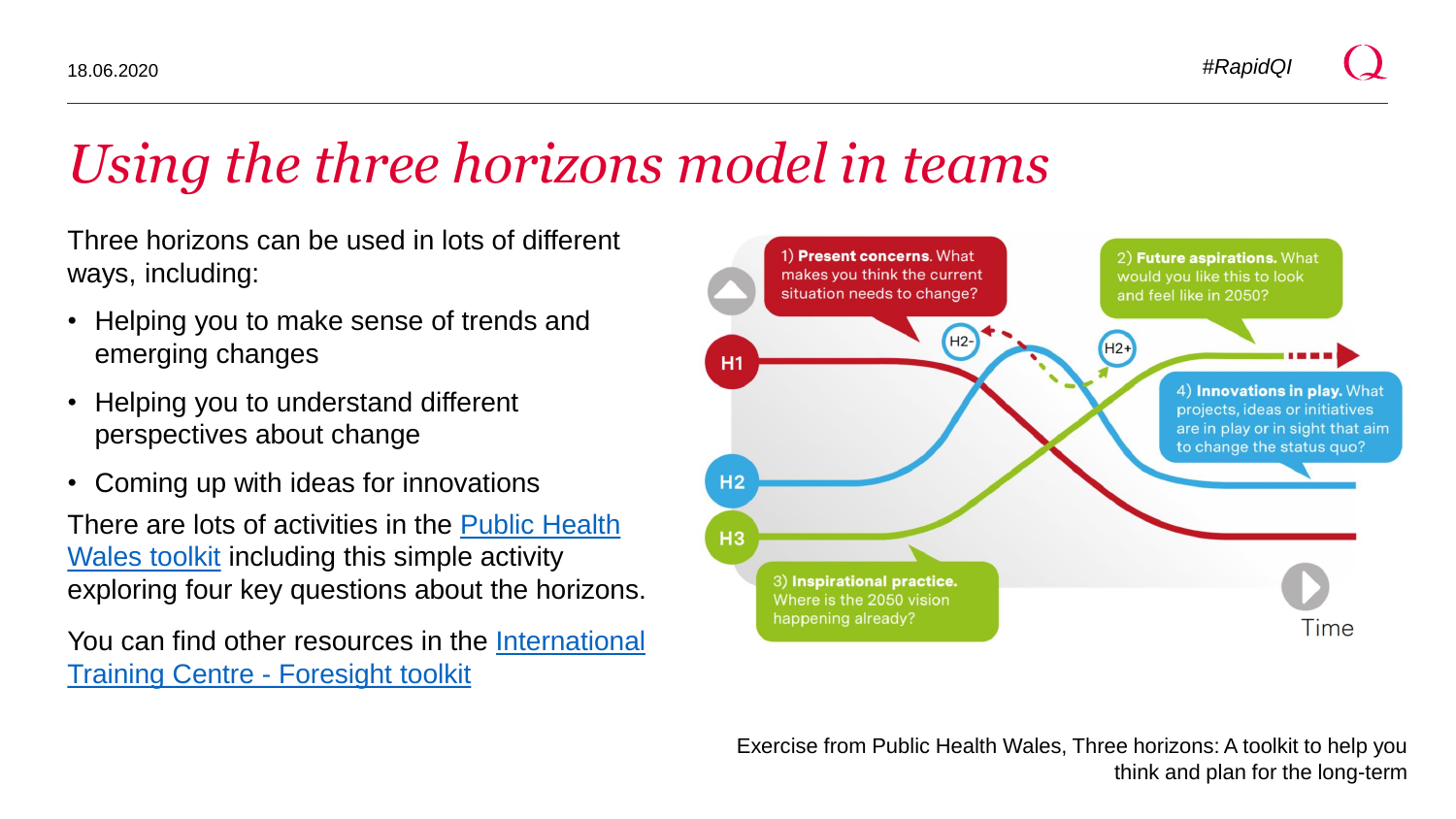18.06.2020 *#RapidQI*

### *Use Liberating Structures: Critical uncertainties*

- If you would like to think about how your team can be better prepared to act, and respond to disruptions, you can try the Liberating Structures activity, [Critical Uncertainties](http://www.liberatingstructures.com/30-critical-uncertainties/).
- The activity begins by thinking about things that are uncertain in your environment. You then move on to prioritise those that are most critical then most uncertain, and come up with scenarios for how this can happen.
- Working in small groups, you explore what you would need to do to operate successfully in order to succeed in that scenario.
- Looking across the different scenarios can help you to identify actions you can be thinking about now to help in multiple, future scenarios.



**Develop Strategies for Operating in a Range of Plausible Yet Unpredictable Futures (100 min.)**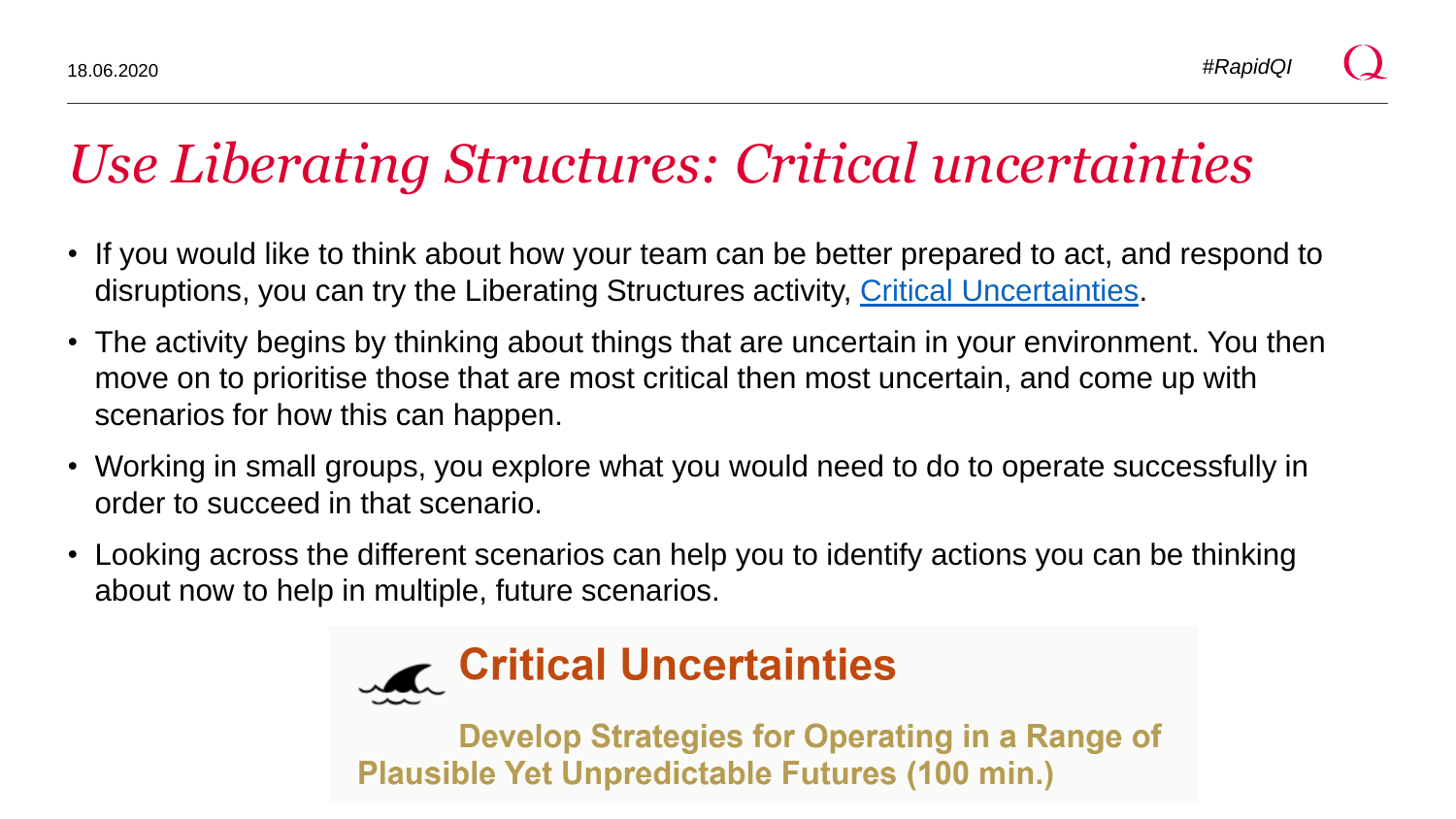### *Scenario planning using the 4 Ps*

If your team is planning to identify potential futures, you may find it helpful to discuss which of them is possible, plausible, probable, and preferable. This is a very common model in foresight that can be used in lots of different ways. Here we've pulled out some of the main questions for you to explore.

| <b>Possible</b>             | • Focus on divergent thinking. What futures can you imagine?                      |
|-----------------------------|-----------------------------------------------------------------------------------|
| What might happen?          | . What is the best and the worst case?                                            |
| Plausible                   | • Focus on <b>convergent</b> thinking. What is feasible from the scenarios you've |
| What could happen?          | already identified?                                                               |
| <b>Probable</b>             | . Focus on analytic and systems thinking. What events would need to               |
| What is likely to happen?   | happen to make this future a reality? What assumptions are we making?             |
| <b>Preferable</b>           | • Focus on the preferred future state. What do you want to happen and             |
| What do you want to happen? | what choices can you make now?                                                    |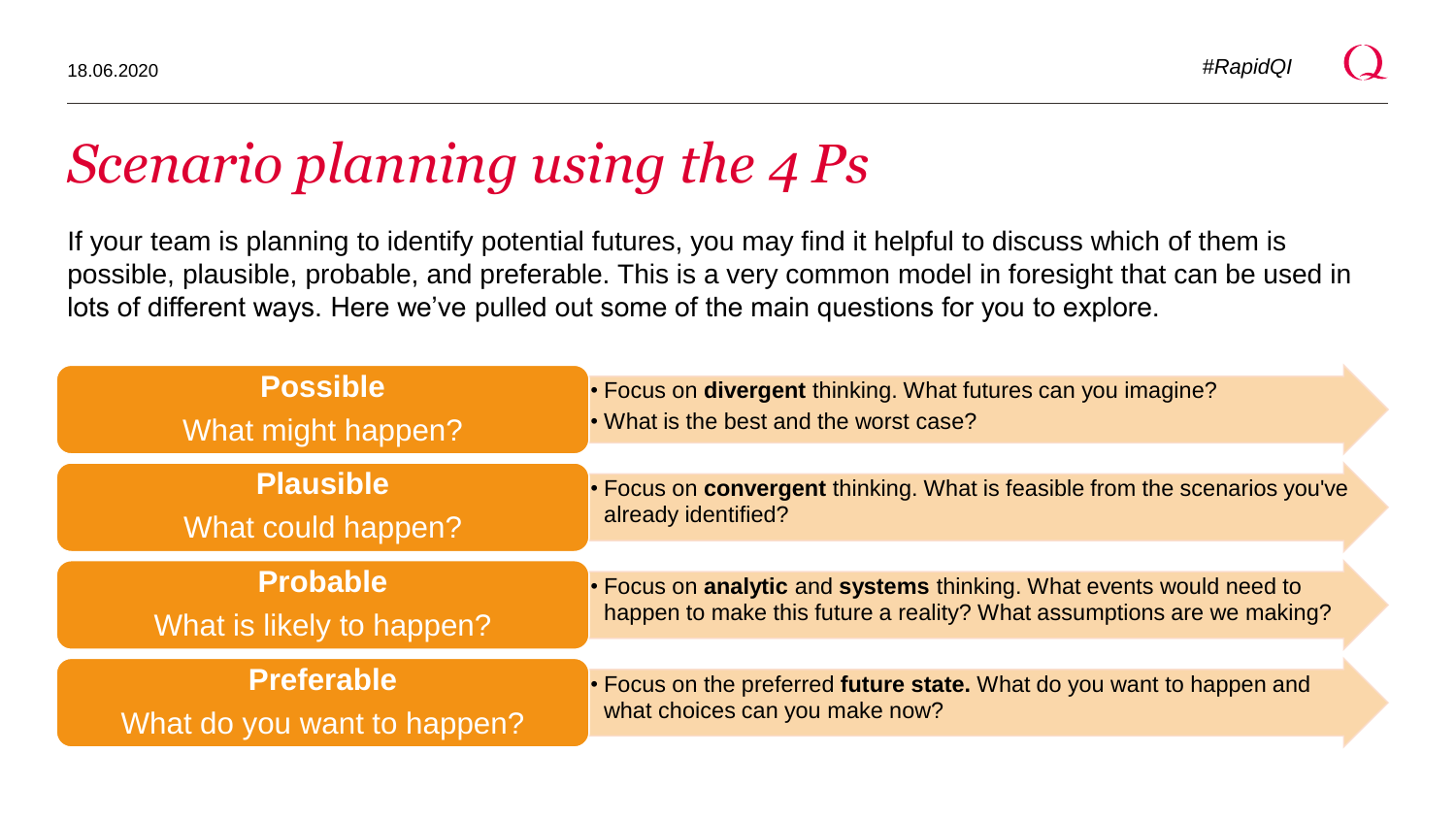

# *Section 2: Breakout groups*

Exploring current problems and future possibilities

Delivered by





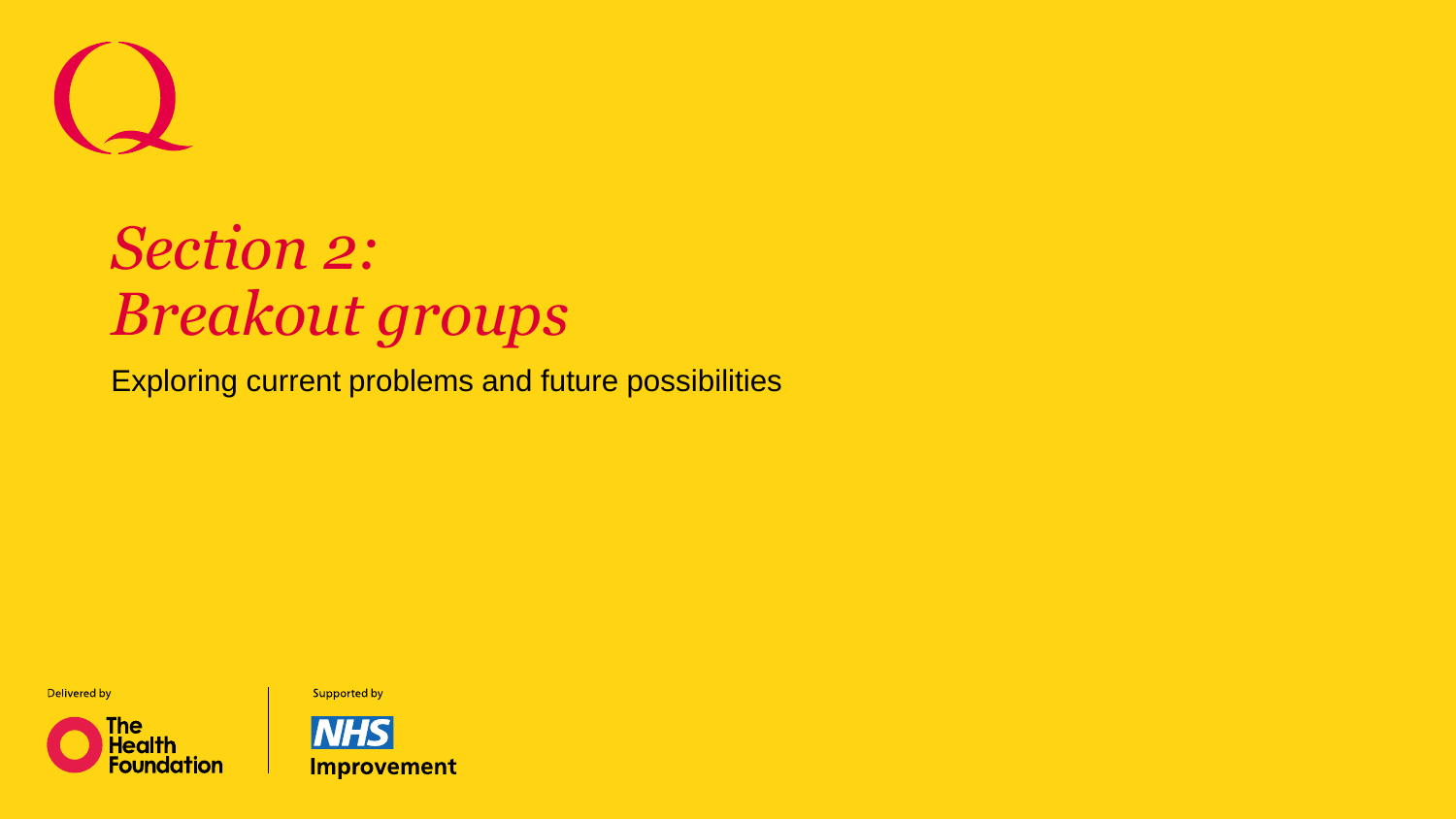### *How we ran this session*

- We had 40 minutes in small breakout groups, of around 10 people, to do a fast-paced futures activity.
- The purpose of this activity was to:
	- $\checkmark$  Provide a space for people to reflect on the current state of play and think about the type of services/health care system they want to see at the end of the pandemic.
	- $\checkmark$  Enable people to start thinking in a different mindset. They were able to slow down from 'crisis' mode, to reflect and look to the future.

 $\checkmark$  Provide a space for individual reflection and group discussion.

• The activity was split into 2 parts.

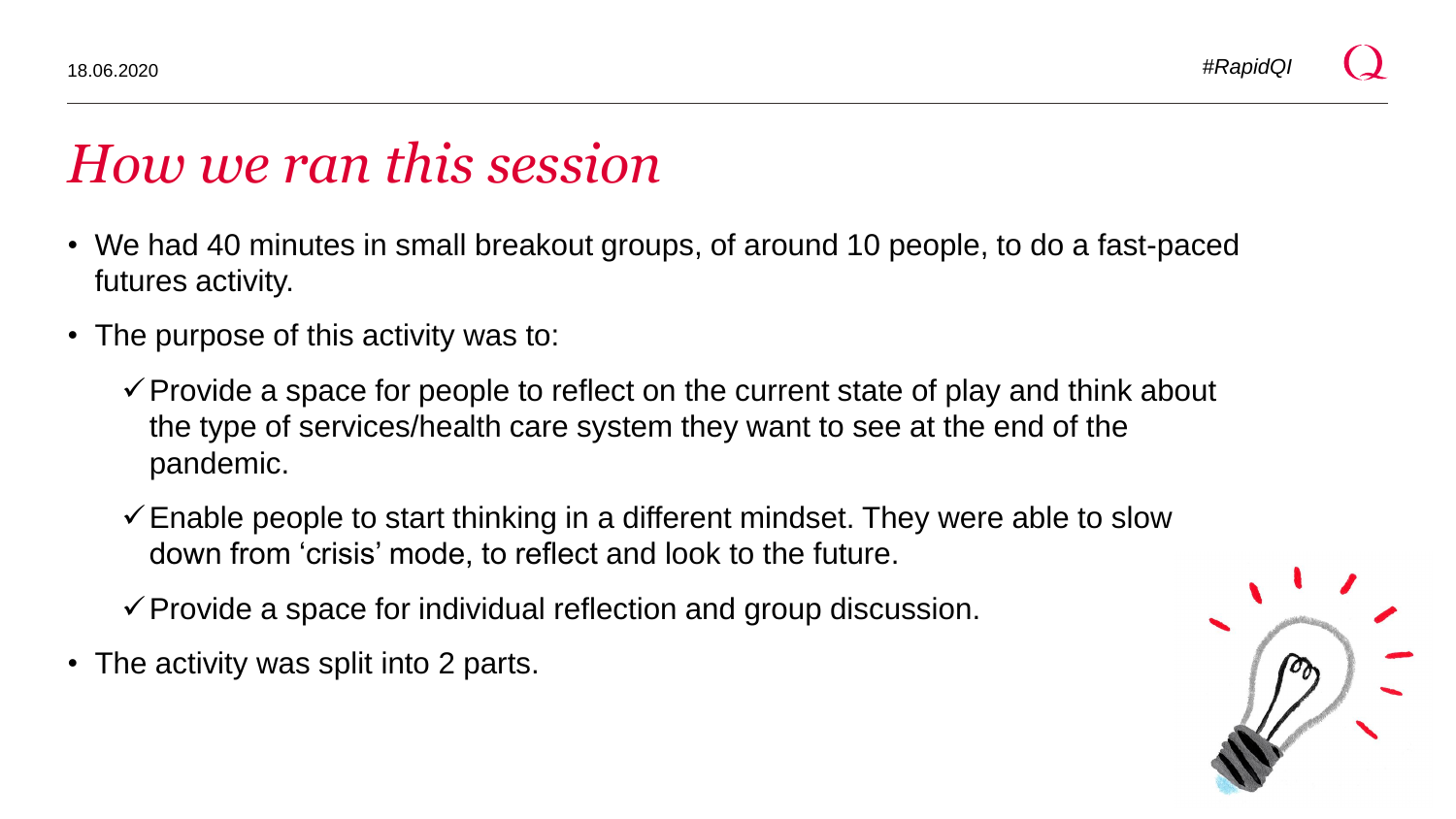## *Part 1: Understanding the current state of play*

- In the first part of the activity, we asked participants to think about issues they see in how the health system operates now (i.e. Horizon 1), paying particular attention to the things they have observed during the pandemic.
- We kept this topic so broad so that it would work for a diverse group of participants. A more focussed topic would work better if this being done in an organisation or system.
- The goal of the conversation was to **think about the problems that people see happening (above the surface) and what this tells them about what's going on below the surface.**
- To do this, the facilitator read out a series of questions, and everyone typed a response into the chat box, followed by an open conversation.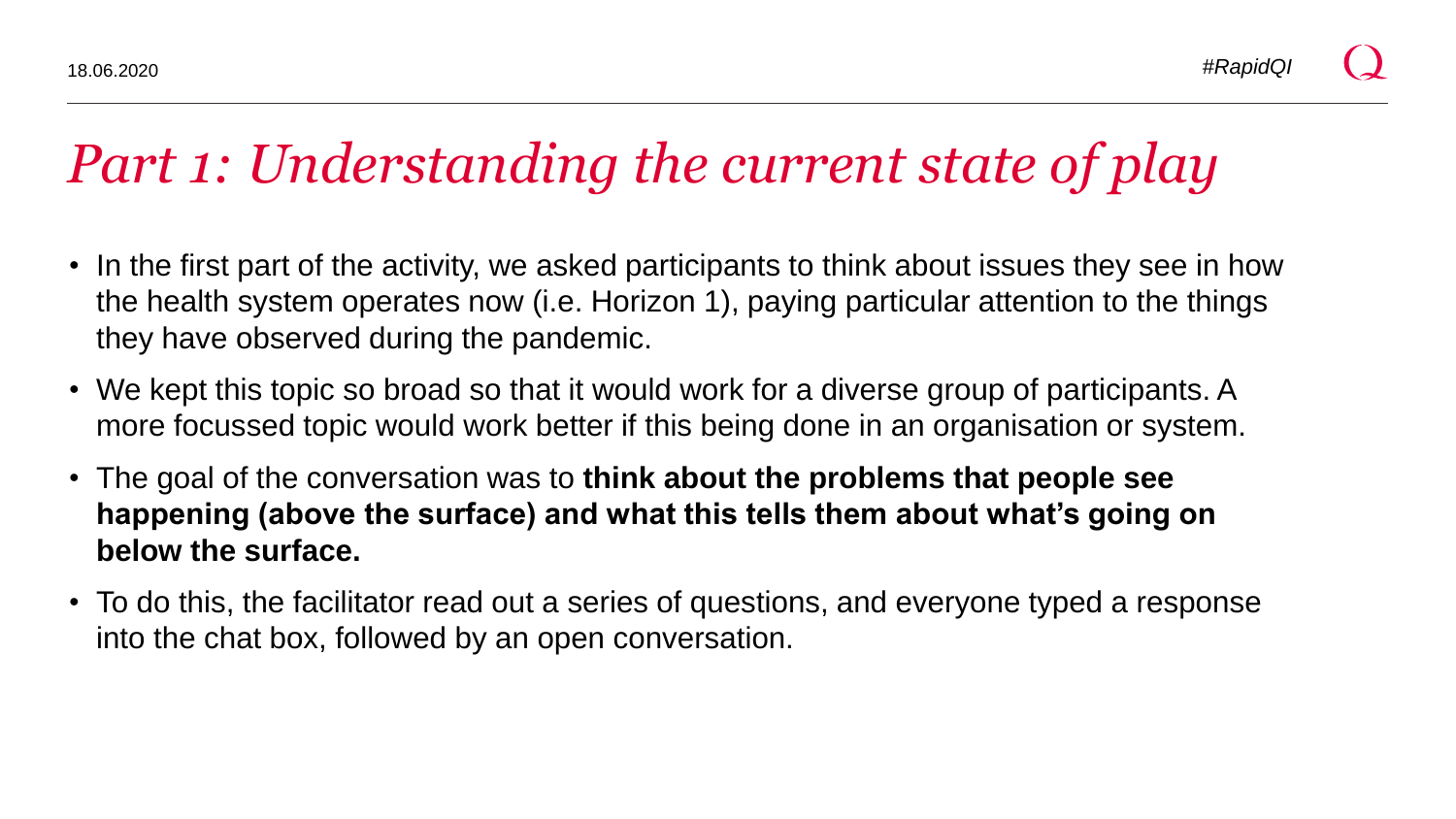### *Part 1: Understanding the current state of play*

The questions loosely followed the pattern of the **iceberg model.** They aimed to help people to think about the **systemic issues that are leading to the problems they are seeing.** Then where they most need to be looking for innovation and change to take place.

A summary of the main themes from the responses are shown on the following slides.

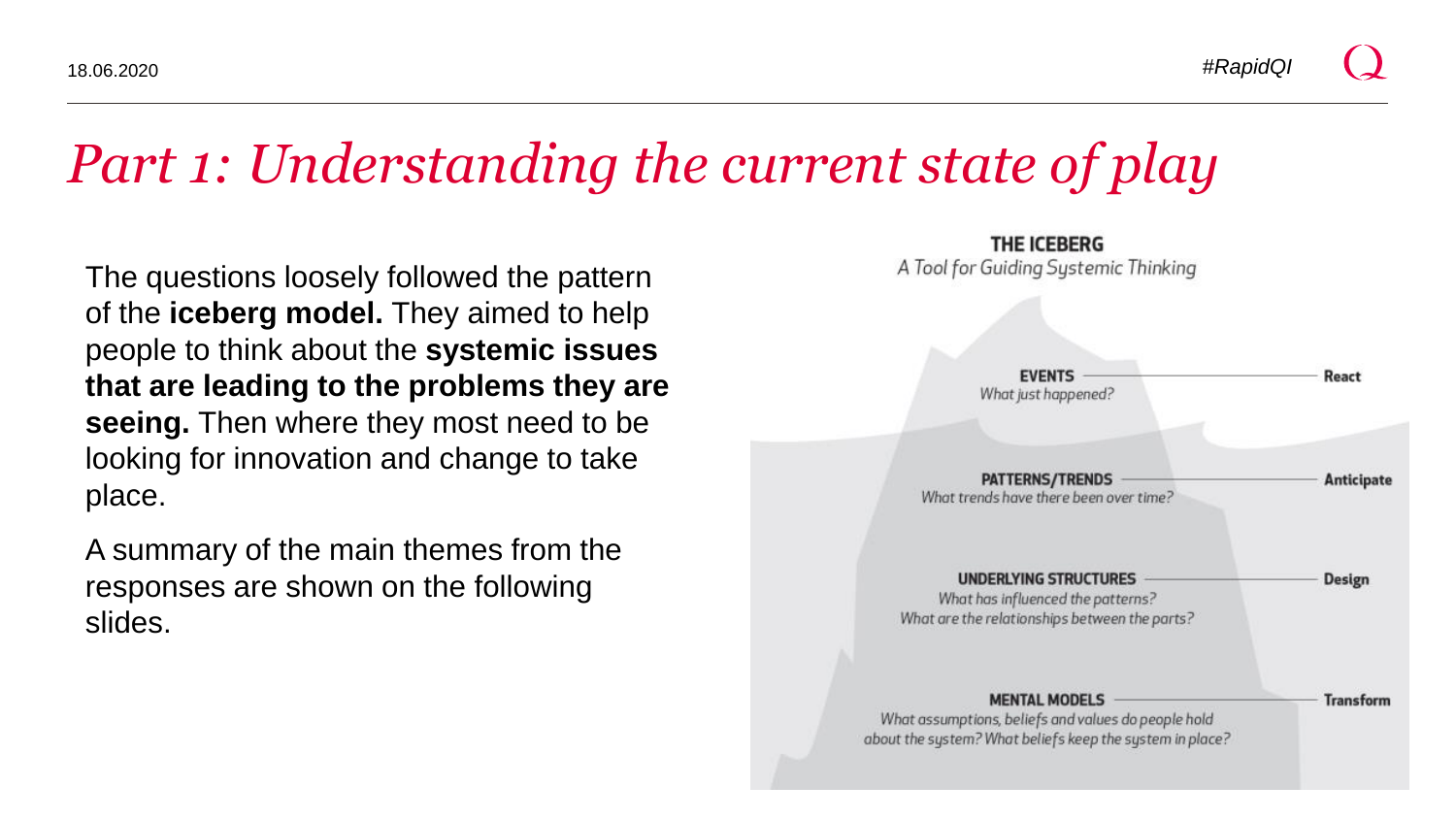18.06.2020 *#RapidQI*

### *Part 2: Emerging patterns and changes*

- For the second part of the activity, the group discussed what they see as emerging patterns and changes that would represent a significant shift from how we work now (i.e. Horizon 3).
- We explored the following questions:
	- *What would you like to look and feel different in the future?*
	- *What changes are emerging, that represent a complete transformation from the status quo?*
- We then came back together as a whole group to think about how people could use this information to develop scenarios and ideas for the future.

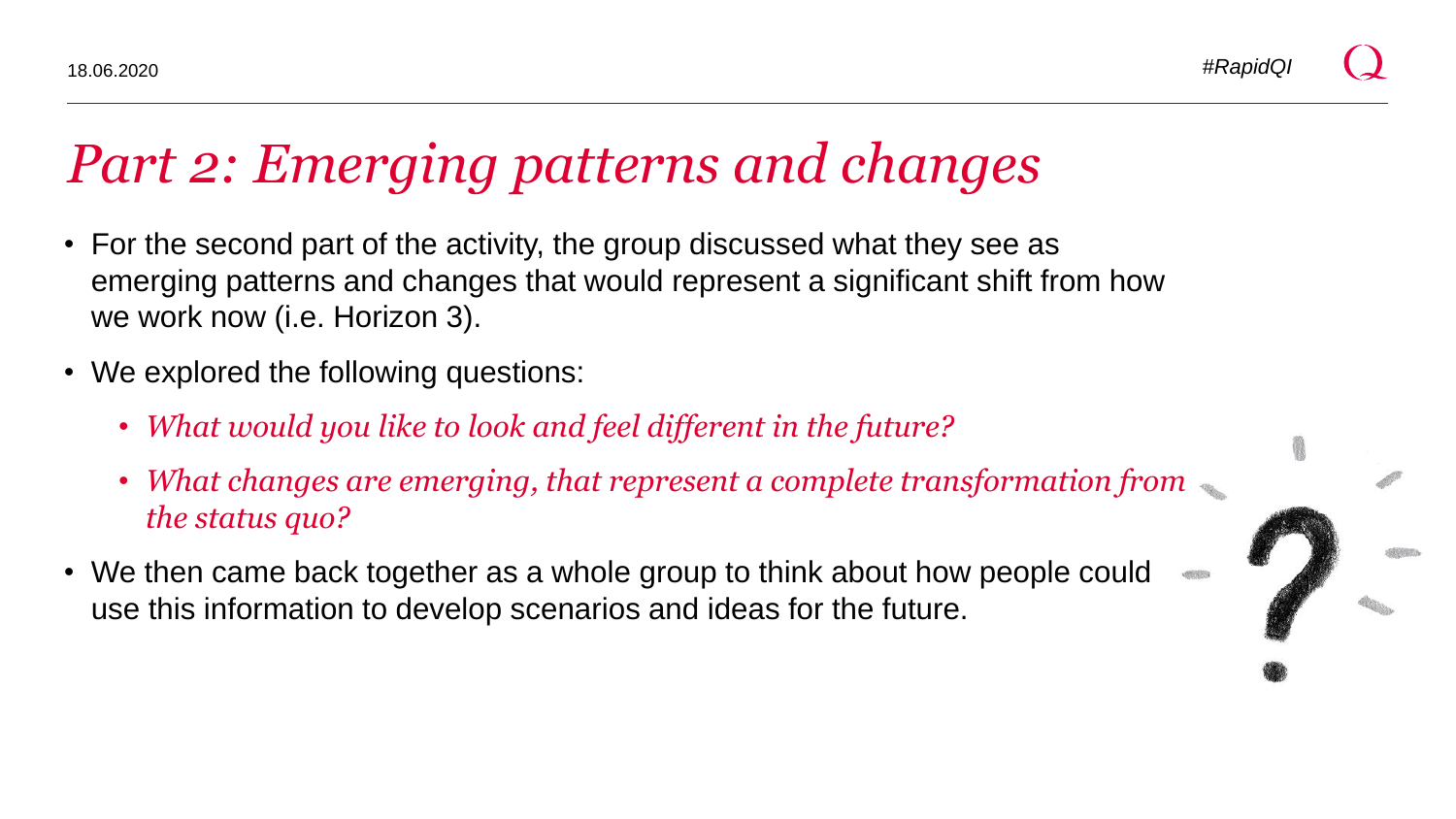*What we learnt in this activity Summary of themes from all breakout groups*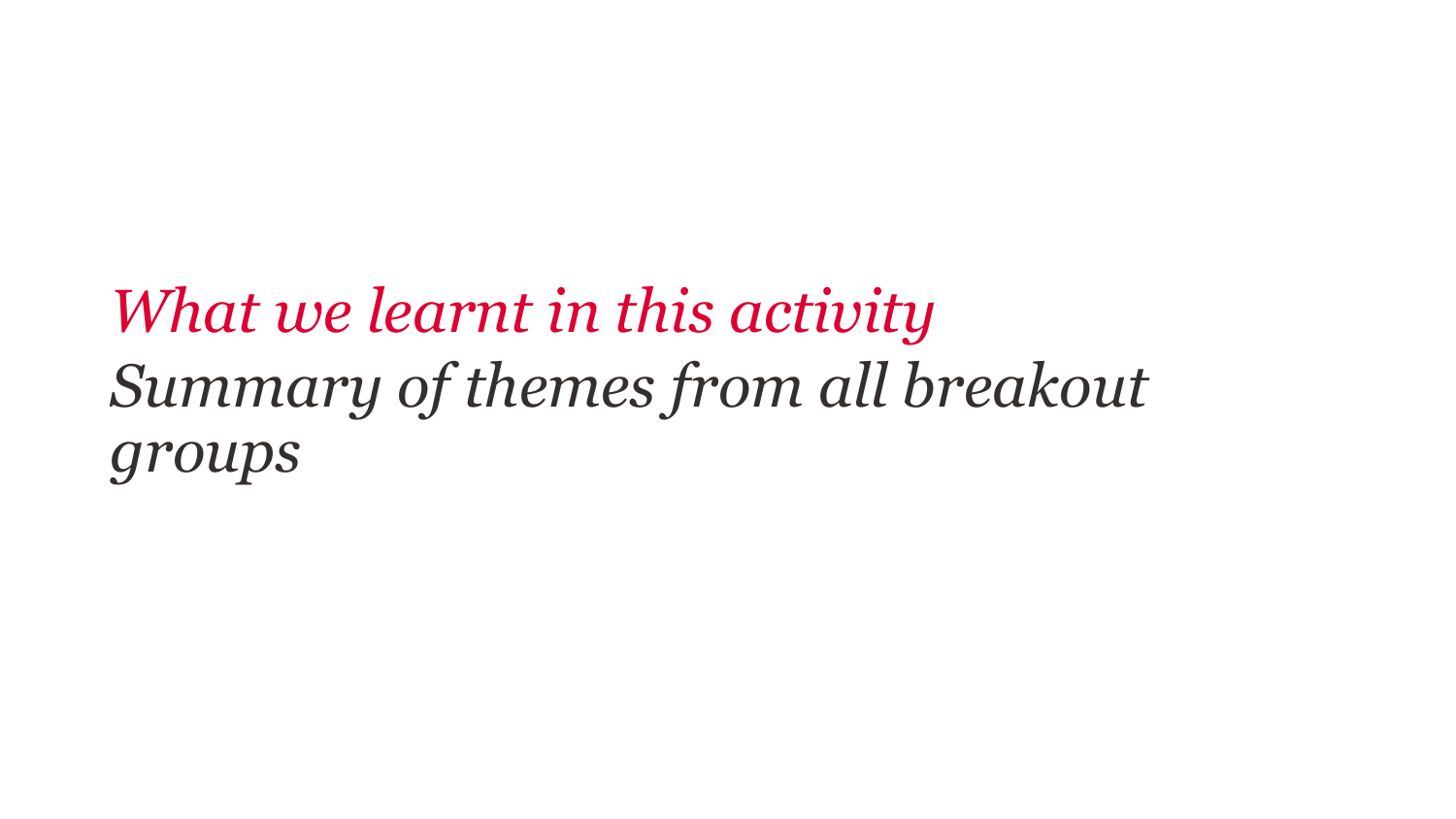#### *1. What problems do you see in how the health system currently operates?*

These problems relate to what happens 'above the surface'. Yet these themes also run through the other layers, showing their potential to be systemic issues.

Reassertion of **bureaucratic, and hierarchical structures.**  **Lack of service user engagement** in new changes that have been delivered.

**Siloed working, within teams, organisations and health and social care –** despite better joined up working during the pandemic

**Little focus** on **reflection and learning.**

*"Too much focus on hierarchy and productivity, not enough focus on optimising the workforce/space to learn and reflect."*

*"We forget the service user, develop processes without patients."*

*"Doesn't work as a whole system, still working in silos."*

*"We don't take the time to really learn so that we can bring about sustained improvements."*

In innovating rapidly, **new inequalities are emerging** e.g. digital inequalities, inequity of access. **Reactive rather than proactive,** with **short term planning and thinking.**

**Poor staff wellbeing,** working at stretched capacity, exhausted, and under enormous pressure.

*"Exclusion of some groups e.g. without Wi-Fi."*

*"Not enough forward planning and decisions are too slow – reactive rather than proactive. Short term planning and decisions."*

*"Low morale and lack of proper support for health and wellbeing of staff."*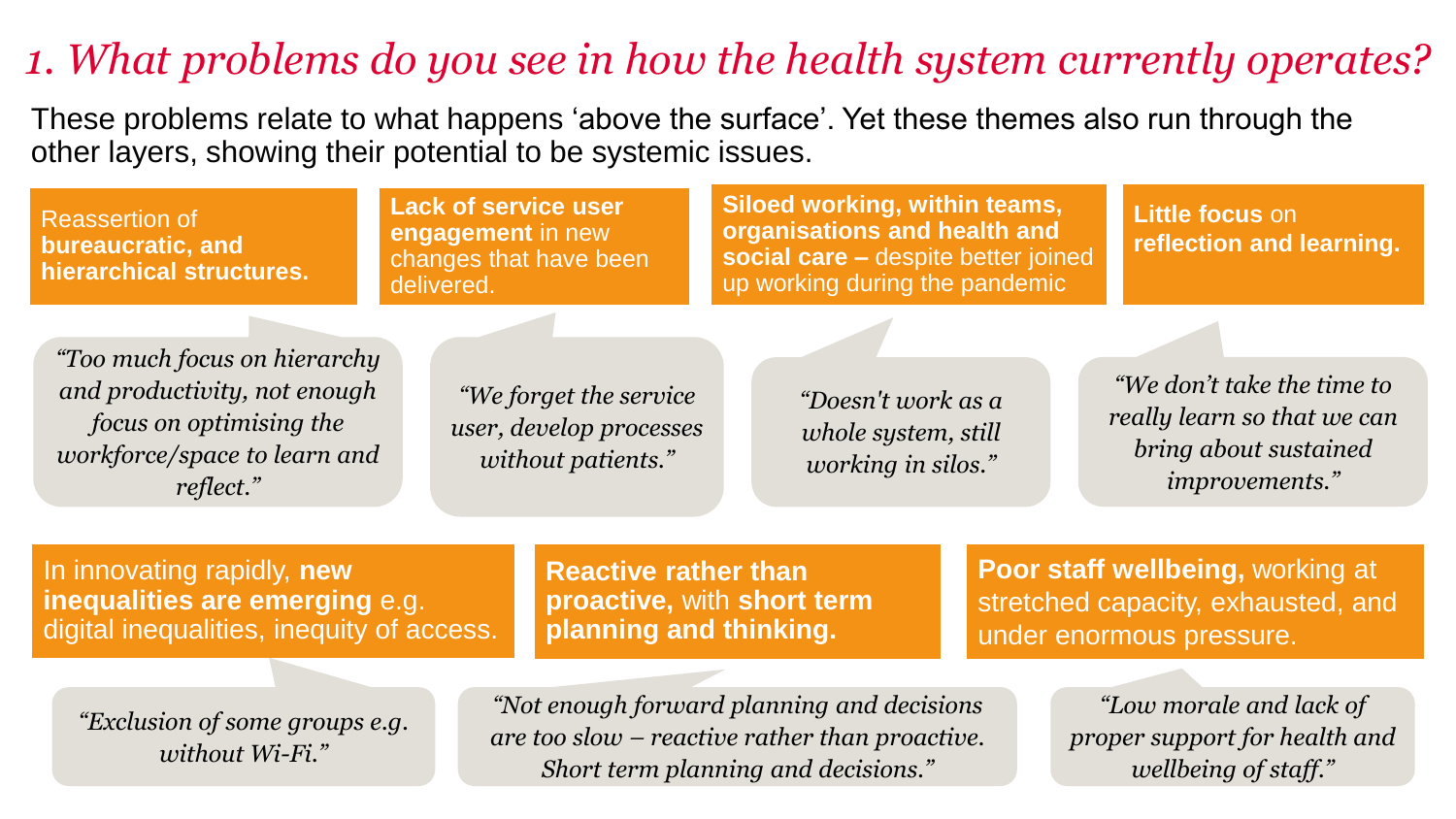#### *2. What patterns, trends or rules are there?*

*"Some groups can innovate but others not encouraged or recognised."*

Some people feel supported to innovate, **whilst others feel unable to.**

*"Everything has to be rapid and forgetting in-depth looking at things."*

There are **high expectations** to work and deliver quickly. It can lead to communication being poor, things being missed, and mistakes repeated.

*Some teams have been empowered to give anything a go and learn from mistakes' – others haven't.*

*"Do, fail, repeat."*

*"Fast pace means communication is missed and things end up being missed or repeated."*

At the beginning of the pandemic people were united on a common goal which broke down barriers. But this is started to change, with more **hierarchy**, **slower decision making and less involvement with people on the ground.** 

*"Still far too bureaucratic. We take forever to do anything but recent weeks and months have proved that needn't be so. We excel in complicating matters in the public sector."*

*"Command and control - not enough gathering of thought and ideas from the talent in the system."*

*"Distinct lack of clear robust processes that have been thoroughly tested."*

There are issues with new processes and **fitting national guidance into local contexts**

*"Adherence to national guidelines which don't always fit local contexts'."* *"Lack of clear process or a process that is overly cumbersome and protracted."*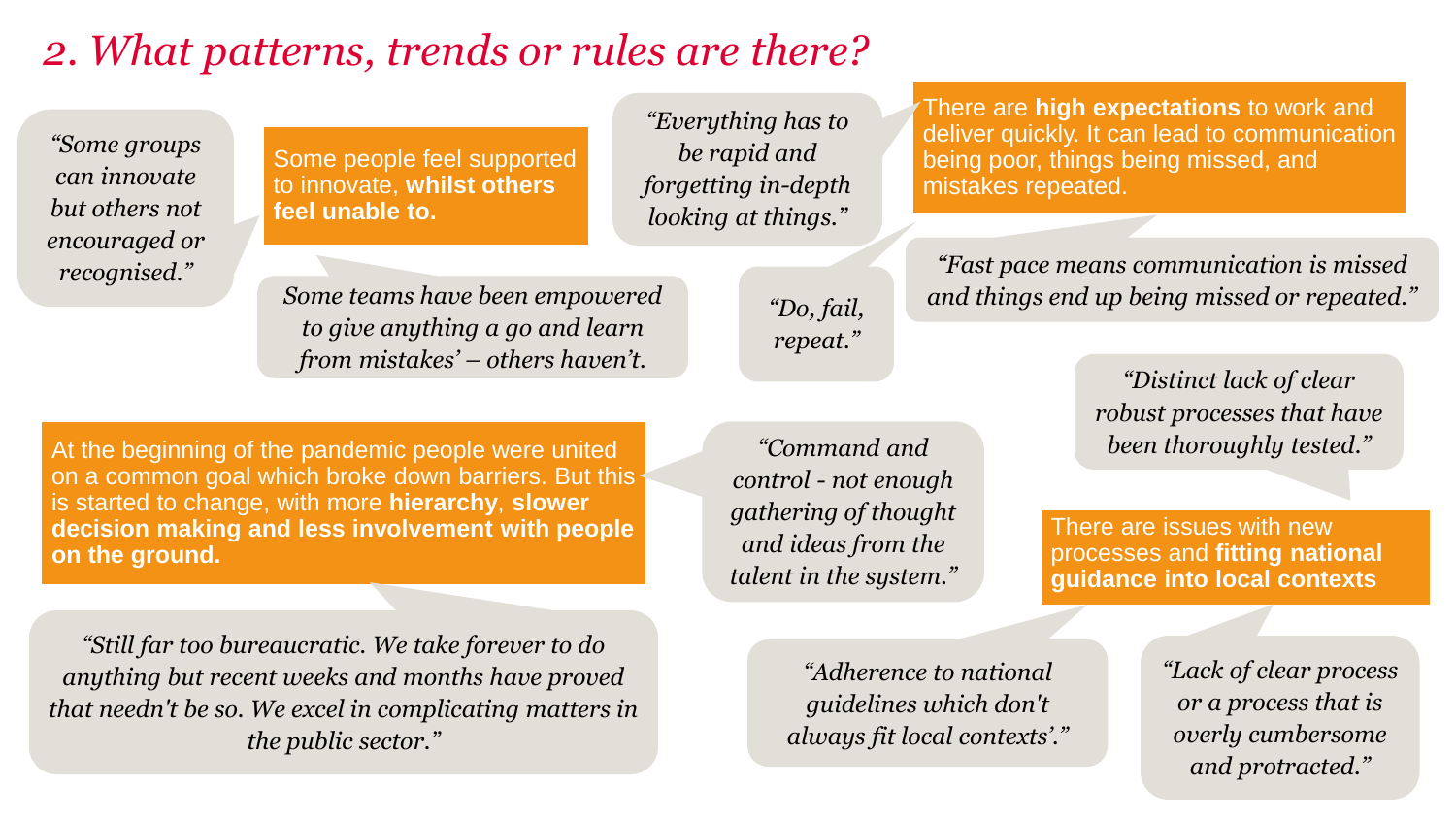#### *3. What underlying structures influence these patterns?*

Structures can include physical things, organisations, policies, or behaviours. They can be written or unwritten, physical or invisible. Culture, behaviour and attitudes were seen to be prominent underlying structures influencing these patterns, as well as:

#### Hierarchy, layers of management, and leadership, including reference to:

- Examples of **command and control**
- **Top-down** management
- **Hierarchical structures** within organisations and teams
- **Fear based/risk averse** leadership

*"Command and control - done to, not engaged with."*

*"Top down approach and little learning from the people at the front door."*

#### Low stakeholder engagement

• Lack of **service user input** in service changes

> *"Not enough co-production, working together."*

> > *"Patient experience tends to be overlooked because of other priorities."*

#### Rapid pace of change

• The pace of change is so fast that it allows **little/no time to reflect and consolidate** on the changes being made, or share knowledge.

> *"There's no headroom / capacity to reflect and bring in changes."*

*"Constant change without evaluation first of what's really needed."*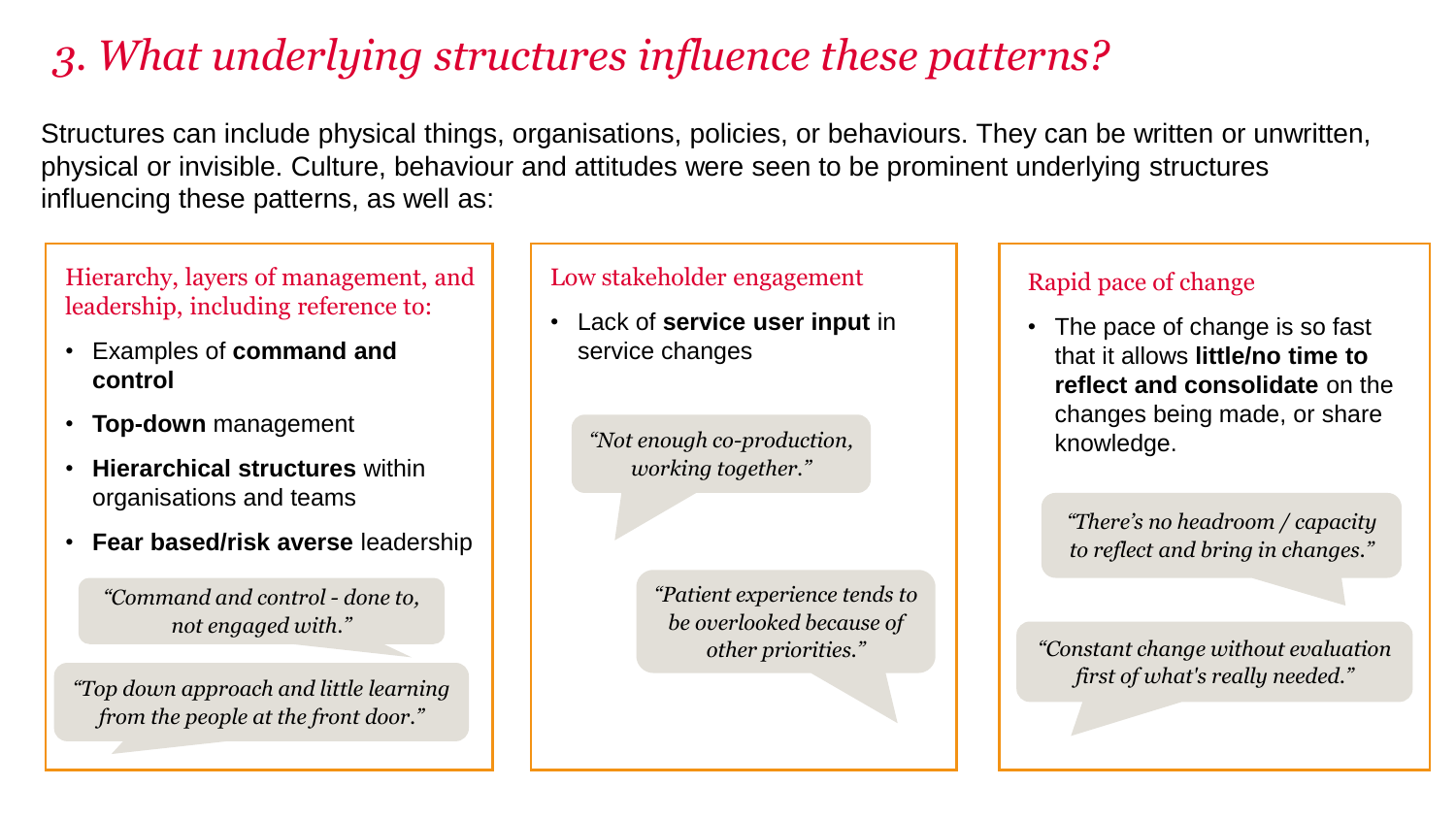#### *4. What assumptions, beliefs and values underpin these structures?*

#### That certain groups hold more power and influence than others

- Beliefs and assumptions that certain people in particular **roles, professions and seniority hold the power and make decisions,** and that they are the **only ones**  who are able to make changes.
- Linked to this, **hierarchy and seniority**  were at the forefront of people's minds, and were seen to underpin these structures despite the emergence of bottom-up approaches during the pandemic.
- There were several mentions of the belief and assumption that a **hierarchical model** of working is the **best way to operate.**

*"Certain people/professions hold the power and set priorities."*

*"The more senior you are, the more you know."*

*"'That a hierarchical model of working is the right/best way to operate'."*

*"The belief that those in positional power are the only ones who will be able to make changes."*

> *"Longevity equals knowledge."*

*"That the people at the top of the organization feel they have all the answers which isn't always the case - more staff engagement is needed."*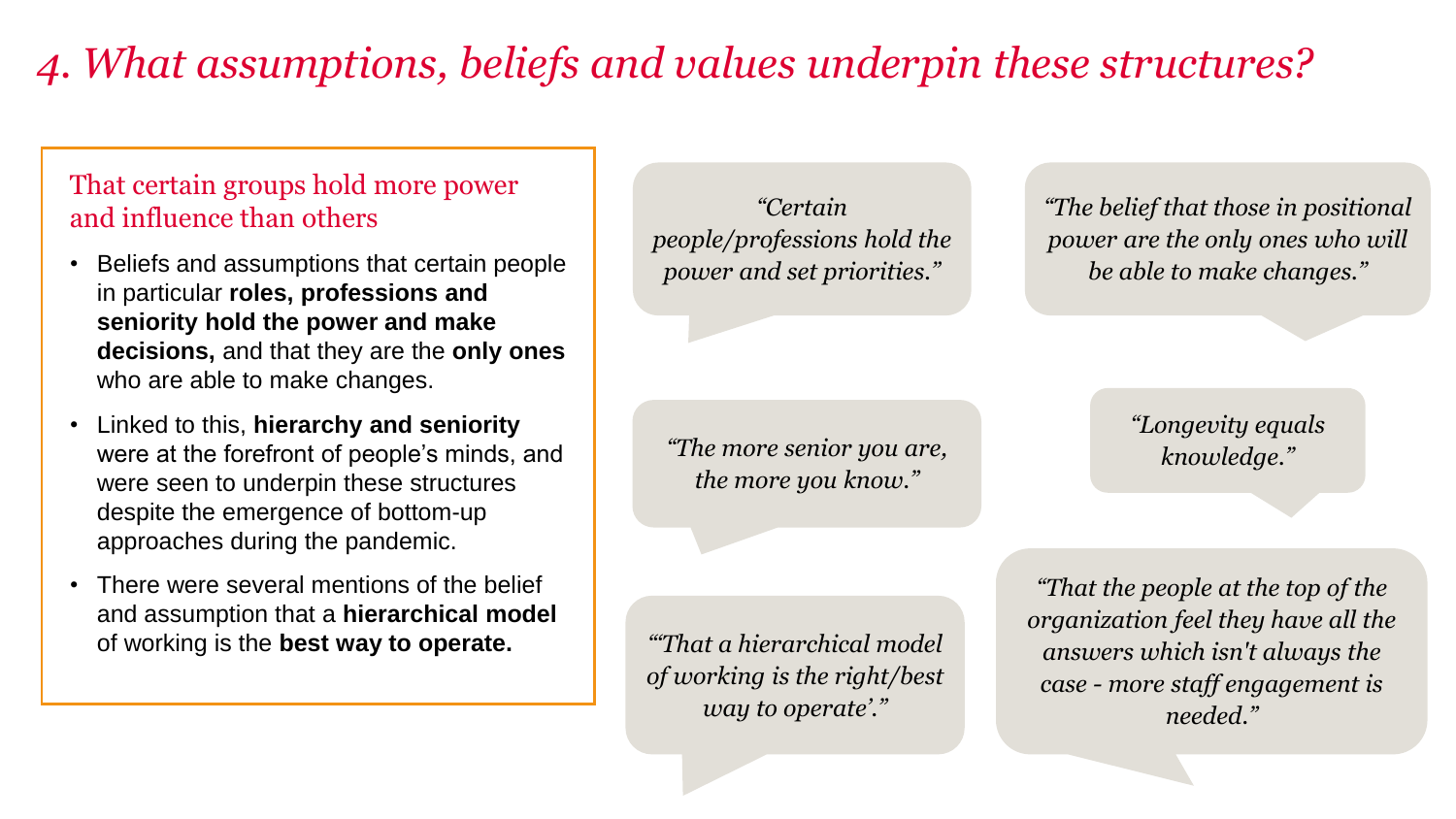#### *Looking to the future, people wanted to see…*

#### Greater service user input in service design/changes

• People recognised the lack of engagement with service users during the pandemic and discussed the importance of bringing in these voices as services transform.

#### Continued focus on service changes, particularly video consultations

- There are high hopes for making this sustainable going forward, while acknowledging the need to be alert to introducing a new set of inequalities, with strong feelings about the need to explore different options for patient interaction.
- There is radical potential for this to unlock how services could be organised in the future (e.g. to access interpreters, to pool capacity) that could be transformational.

#### More joined up working, leading to more collaboration and less fear

• People wanted to see health and social care truly collaborating, with joined up planning across the system and people volunteering to help areas outside of their normal job description

#### More staff involvement to make changes happen, and less organisational hierarchy

• People wanted to keep this sense of a team approach and team autonomy that came to the forefront during the pandemic, with see less top down imposition, and more voices in the room where decisions are made.

*"Although patients are at the forefront of discussions – coproduction isn't mentioned as much."* 

*"Remote ways of working can flatten the hierarchy in ways we haven't had before."*

*"Integrated care in the true sense- patient centred and open communication between all levels of care."*

*"Less risk adverse environment that allows more creative solutions."*

*"Staff engagement has been a key factor is what has delivered success and we absolutely need to build that in the future.'"*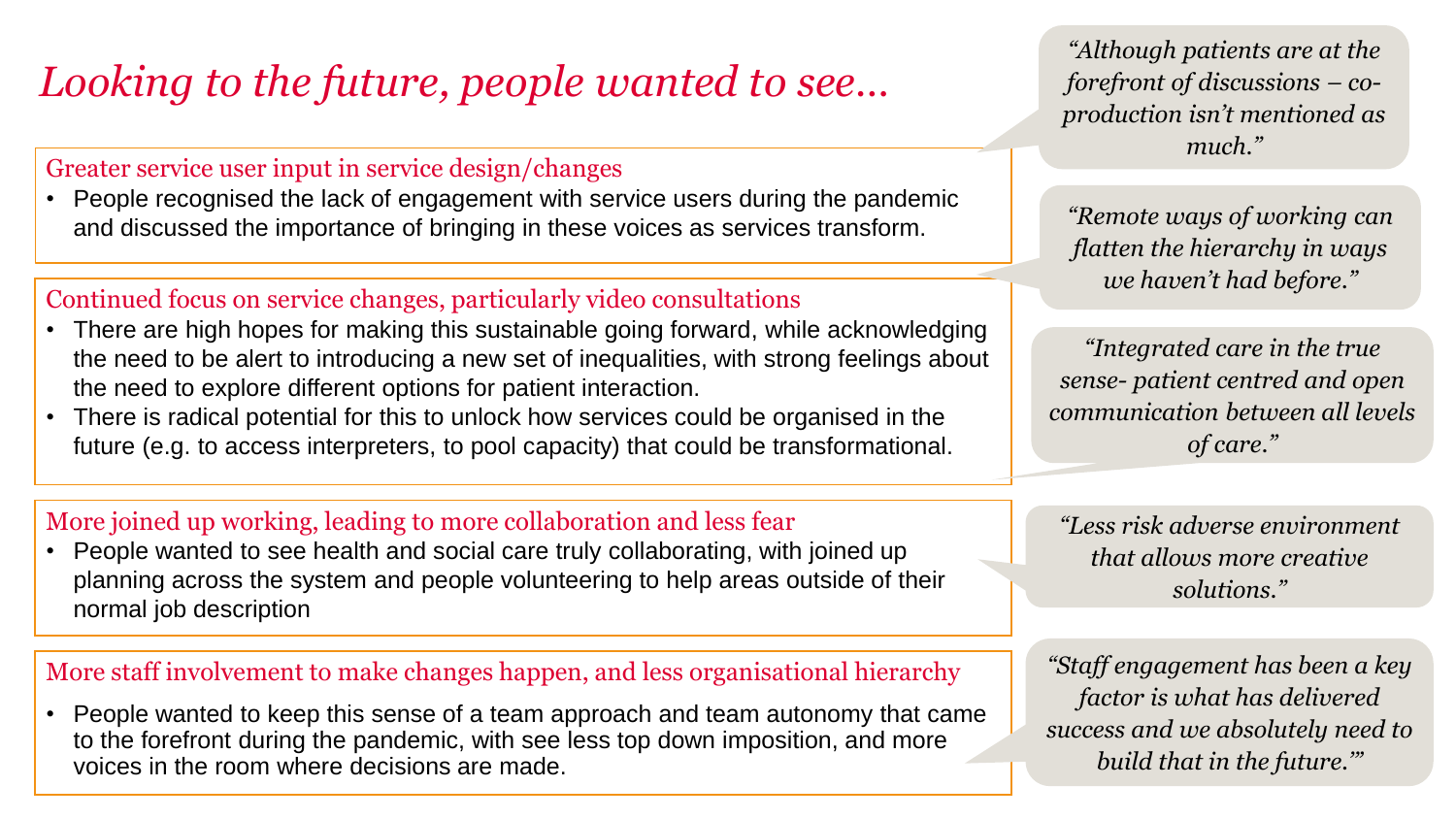

*Section 3: Session feedback*

Delivered by





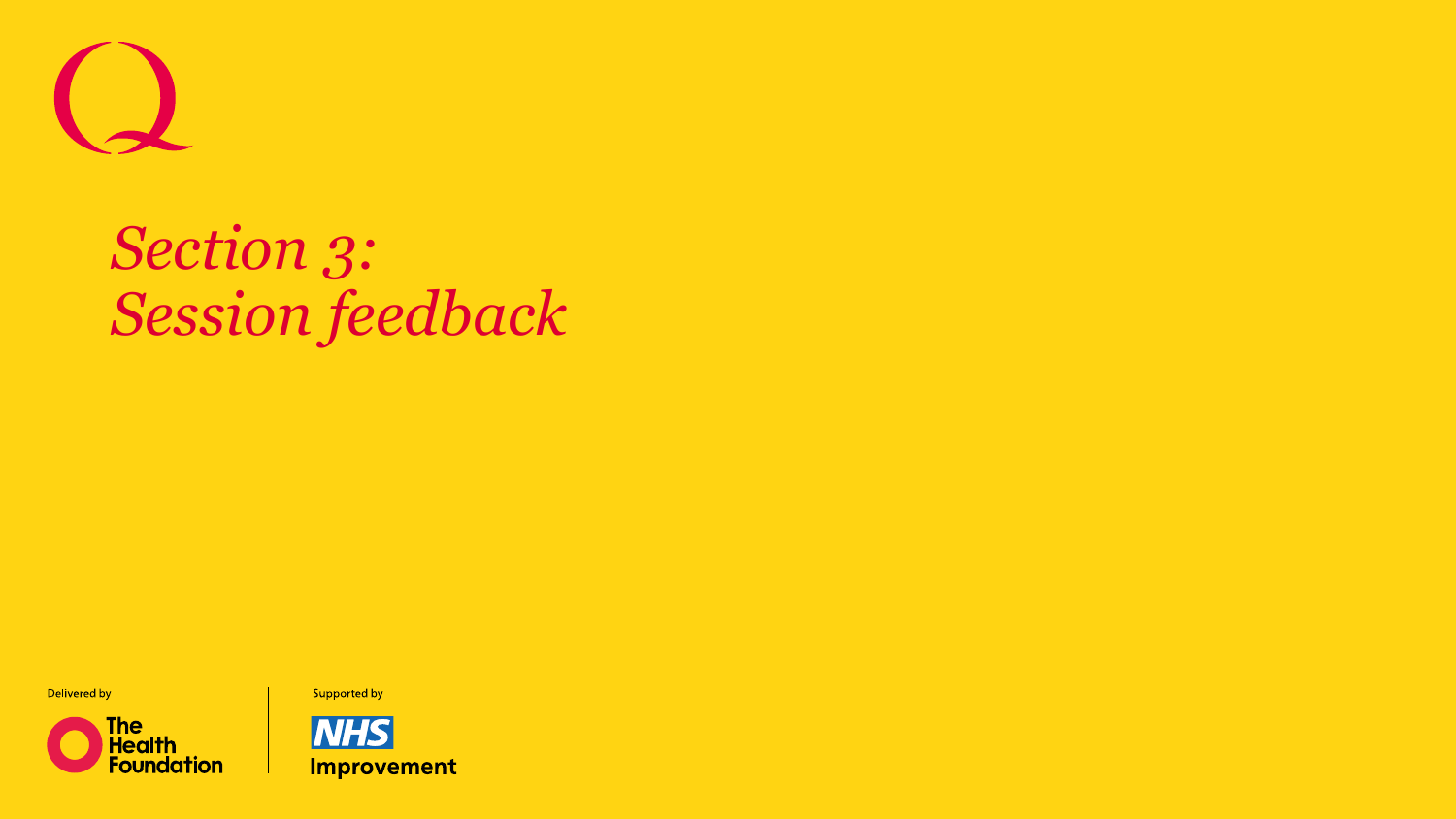## *What went well in this workshop*

At the end of the workshop we asked people for feedback, to help inform our future sessions.

- As in previous sessions, the use of **break out rooms** was popular (x15),as well as having the opportunity to have structured conversations with others in small groups (x4).
- There was positive feedback on the quality of the **facilitation** (x5) for the break out group activity.
- People enjoyed the introduction to **new theories and models** (x6), even though this was new content for some.
- Participants also valued the opportunity for individual **reflection** (x3).

*"Breakout groups: opportunity for everyone to contribute in a safe space."*

*"Accessible content, even though it was new information."*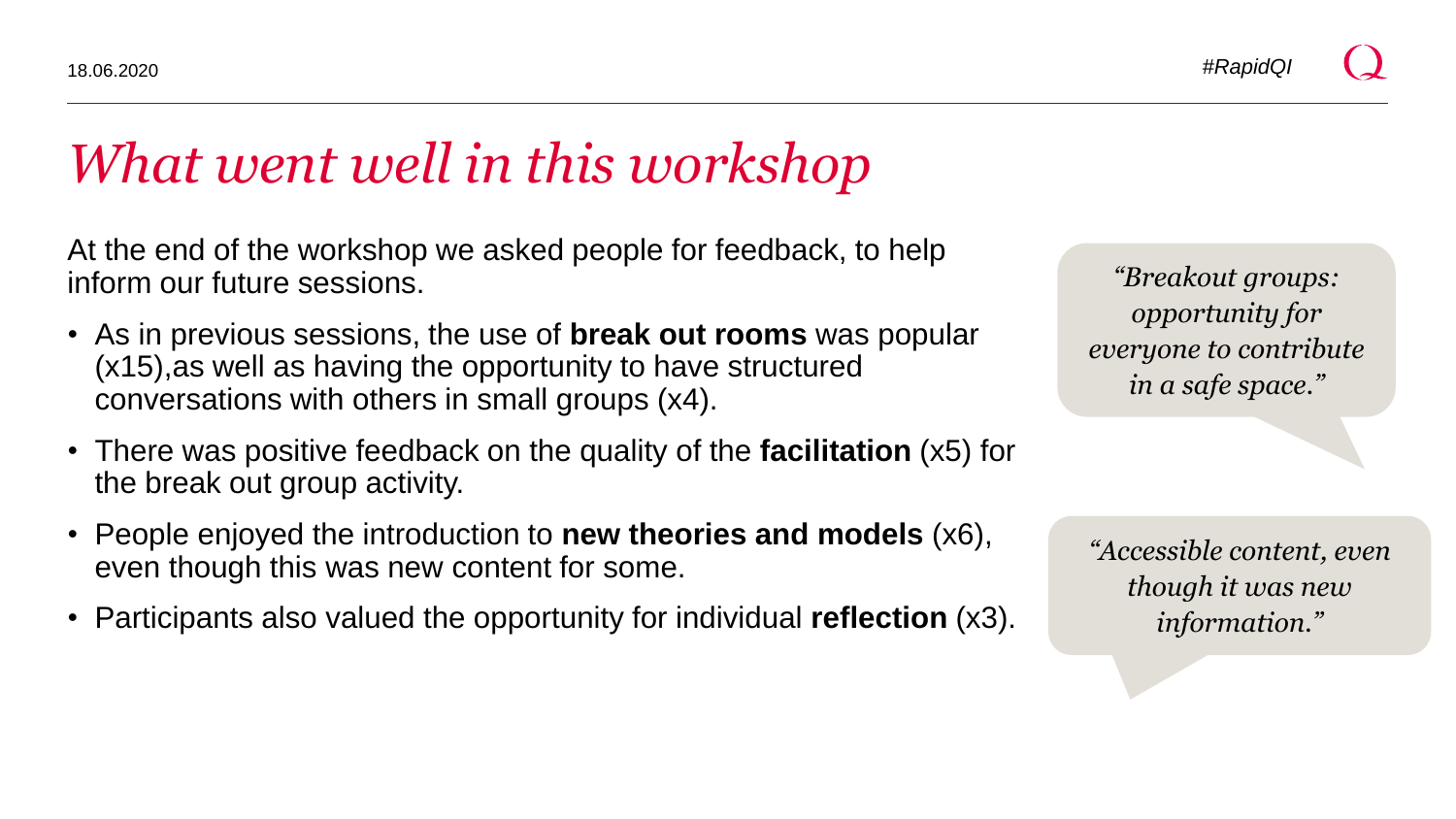# *What would make it even better?*

- A number of responses said **pre-reading on the models and theories** would have been useful (x7). In addition, providing more information in our pre-event information on what we would be covering in the session may have helped people to prepare.
- We also noted that some would have liked **longer in the breakouts** (x3), as well as **more ways to interact** during the session.

### *Our survey says… and tools beforehand."*

*"More time in breakout rooms, discussion only just getting going towards the end."*

*"Pre-event reading so can be aware of some of the models* 

In a final poll, we asked all participants how they would rate the workshop as a use of their time. The results show that **94%** of participants who voted considered the workshop to be **a very good or good use of their time**.